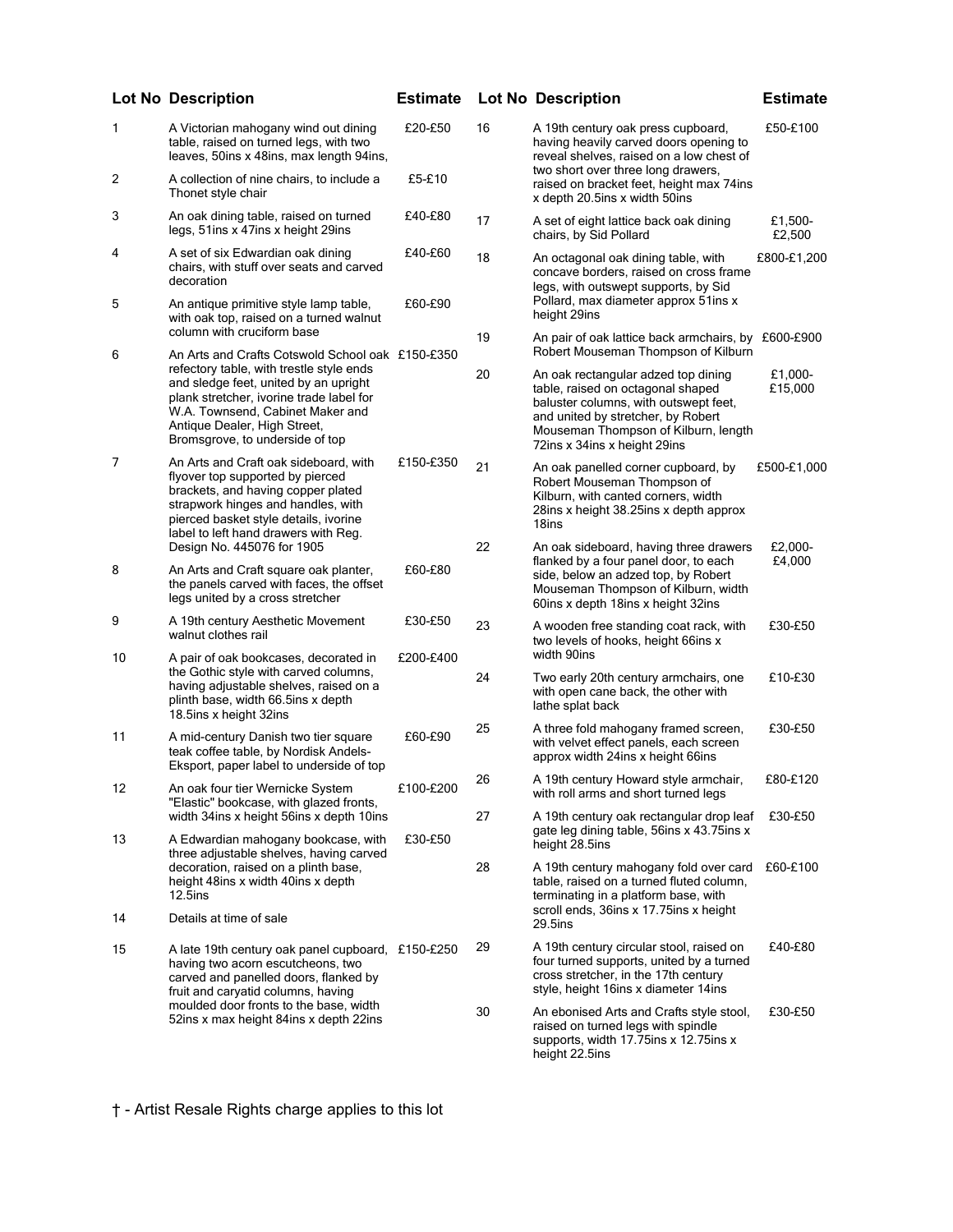|         | <b>Lot No Description</b>                                                                                                                                                             | <b>Estimate</b> |    | <b>Lot No Description</b>                                                                                                                                                           | <b>Estimate</b> |
|---------|---------------------------------------------------------------------------------------------------------------------------------------------------------------------------------------|-----------------|----|-------------------------------------------------------------------------------------------------------------------------------------------------------------------------------------|-----------------|
| 31      | An 18th century side table, fitted with a<br>frieze drawer, raised on turned legs<br>terminating in pad feet, 27ins x 18.25ins                                                        | £100-£200       | 45 | An Edwardian coal bucket and shovel,<br>with brass carrying handle and straps,<br>13ins x 20ins x height 13.5ins                                                                    | £40-£80         |
| 32      | x height 27.5ins<br>An 18th century oak coffer, having three<br>carved panels to the front, with three<br>plain panels to the rising lid, width 52ins<br>x 21ins x height 27.5ins     | £50-£100        | 46 | A 19th century oak circular occasional<br>table, raised on a turned column<br>support terminating in a tripod base,<br>diameter 28.75ins x height 28ins                             | £50-£100        |
| 33      | A Georgian elm armchair, with pierced<br>vase lattice splat back, and rush seat                                                                                                       | £60-£100        | 47 | An oval occasional table, having a fern<br>work decorated top, raised on a tripod<br>base, max diameter 24ins x 18ins x                                                             | £50-£100        |
| 34      | A 19th century circular oak occasional<br>table, raised on a tripod base, diameter<br>18.75ins x height 26.25ins                                                                      | £80-£120        | 48 | height 23ins<br>A 19th century mahogany secretaire<br>chest, width 45ins x depth 21ins x<br>height 42ins                                                                            | £40-£80         |
| 35      | A late Georgian rectangular<br>crossbanded mahogany breakfast<br>table, raised on a turned column, with<br>four outswept legs, 62ins x 39.5ins x<br>height 29.5ins                    | £50-£100        | 49 | A 19th century oak chest, of two short<br>over three long drawers, raised on<br>bracket feet, width 43ins x depth<br>21.5ins x height 44ins                                         | £150-£300       |
| 36      | A mahogany fold over bachelor's chest,<br>fitted with four graduated drawers,<br>raised on bracket feet, width 26.25ins x                                                             | £80-£120        | 50 | A pine chest, of two short over two long<br>drawers, raised on turned legs, width<br>33ins x depth 18.5ins x height 35ins                                                           | £40-£80         |
| 37      | depth 12.25ins x height 30ins<br>A miniature collector's or specimen<br>chest, with rosewood effect glazed<br>door, fitted with eight graduated<br>drawers, the top, sides and drawer | £80-£120        | 51 | A 19th century mahogany pembroke<br>table, raised on a turned column, with a<br>platform base terminating in four<br>outswept feet, width 41ins x depth<br>38.5ins x height 27.5ins | £40-£80         |
| 25.5ins | fronts all with a mottled lacquer effect,<br>width 19ins x depth 12ins x height                                                                                                       |                 | 52 | An antique oak mule chest, width 52ins<br>x depth 21ins x height 32ins                                                                                                              | £50-£100        |
| 38      | A 19th century mahogany three step<br>commode, raised on short turned legs,<br>width 17.5ins x length approx 27ins x                                                                  | £40-£80         | 53 | An antique oak chest, of four graduated<br>drawers with moulded fronts, and raised<br>on bracket feet                                                                               | £200-£400       |
| 39      | height 26.5ins<br>A pair of late Georgian mahogany                                                                                                                                    | £30-£50         | 54 | A Georgian design desk, width 42ins x<br>depth 24ins x height 30ins                                                                                                                 | £80-£120        |
|         | dining chairs, with boxwood line inlay<br>bar back, with an unusual cross frame<br>below, and raised on turned simulated                                                              |                 | 55 | A twin pedestal desk, width 53.5ins x<br>depth 26.5ins x height 30ins                                                                                                               | £50-£100        |
| 40      | bamboo style legs<br>A rectangular Georgian style tray table,<br>15ins x 25ins x height 22ins                                                                                         | £50-£100        | 56 | A circular mahogany occasional table,<br>raised on a turned column, terminating<br>in a tripod base, diameter 18ins x height<br>30.5ins                                             | £20-£40         |
| 41      | A Georgian country part elm side table,<br>fitted with a frieze drawer and<br>chamfered legs, width 31ins x depth<br>16.5ins x height 27.5ins                                         | £50-£100        | 57 | A set of Delft shelves, with open central<br>section and close boarded sides, width<br>54ins x height 41ins                                                                         | £50-£100        |
| 42      | A late Victorian mahogany centre table,<br>of rectangular form, with canted<br>corners, raised on turned legs united by<br>stretchers, 35ins x 17.5ins x height                       | £40-£80         | 58 | A 19th century mahogany four division<br>canterbury, with carrying handle and<br>fitted drawer below, raised on turned<br>legs, 19.5ins x 14.5ins x height 20ins                    | £50-£100        |
| 43      | 26.5ins<br>Globe Wernicke and Co Ltd, an oak                                                                                                                                          | £100-£200       | 59 | Two Edwardian sutherland tables, and<br>a nest of three modern reproduction<br>tables                                                                                               | £20-£40         |
|         | three section bookcase, with glazed<br>fronts, height 57ins x width 34ins x<br>depth 18ins                                                                                            |                 | 60 | A reproduction oak boxed seat monk's<br>settle with folding top, rising lid and<br>stylised heart shaped pierced arms.                                                              | £30-£50         |
| 44      | A 19th century mahogany scrolling<br>cross frame stool, united by turned<br>stretcher, with upholstered seat, 18ins x                                                                 | £50-£100        |    | width 36ins x depth 19ins x height<br>28.5ins                                                                                                                                       |                 |
|         | 17ins x height 18ins                                                                                                                                                                  |                 | 61 | An Edwardian mahogany two door<br>dressing chest, width 36ins x depth<br>19ins x height 32ins                                                                                       | £30-£50         |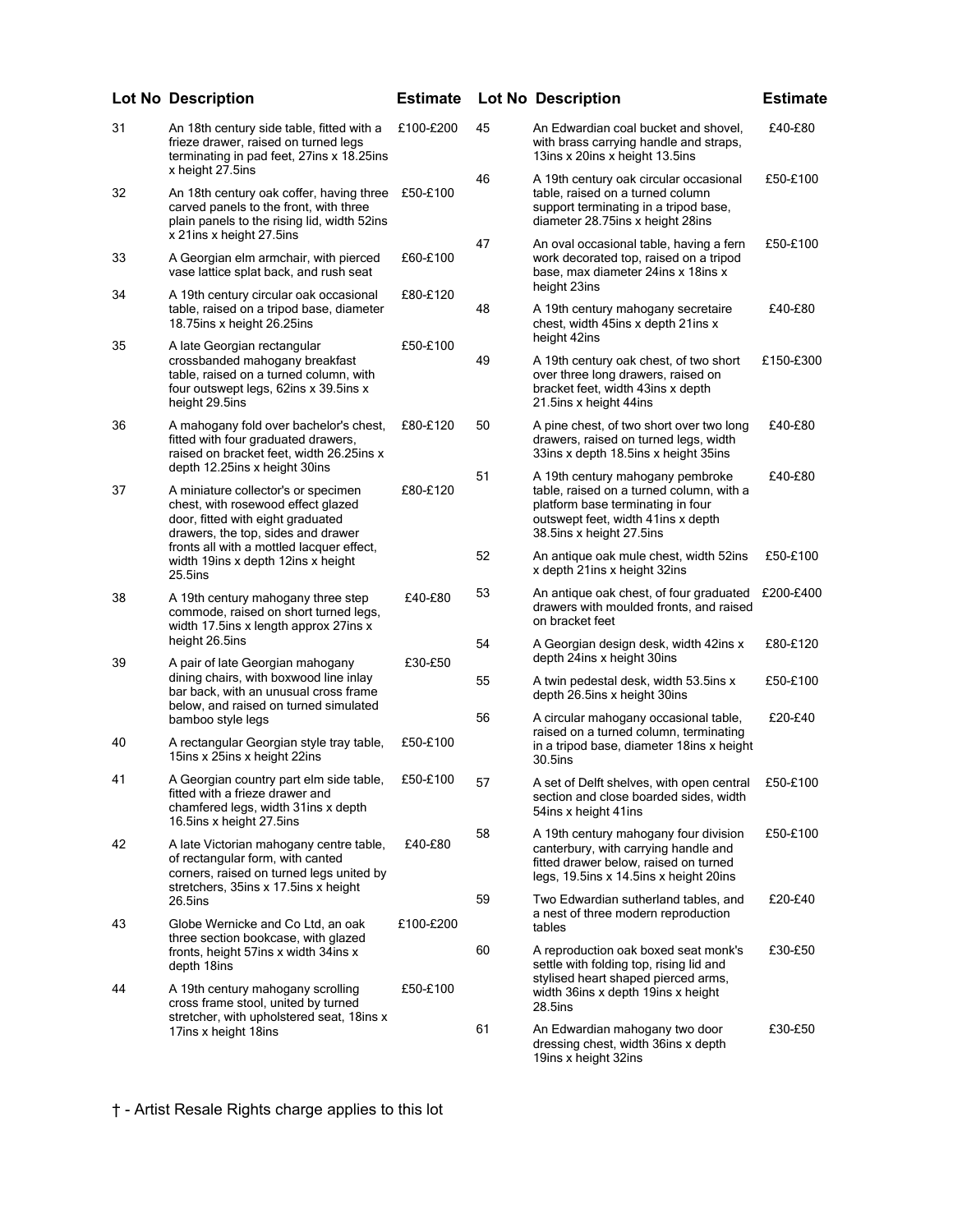|    | <b>Lot No Description</b>                                                                                                                                                                                                                                                         | <b>Estimate</b> |    | <b>Lot No Description</b>                                                                                                                                                                                               | <b>Estimate</b> |
|----|-----------------------------------------------------------------------------------------------------------------------------------------------------------------------------------------------------------------------------------------------------------------------------------|-----------------|----|-------------------------------------------------------------------------------------------------------------------------------------------------------------------------------------------------------------------------|-----------------|
| 62 | A 19th century mahogany chiffonier,<br>with shelf over, fitted with a drawer,<br>having two cupboard doors below,<br>flanked by a column, width 36ins x<br>depth 15.5ins x height 48.5ins                                                                                         | £80-£120        | 75 | Two similar 17th century style cane<br>back and seated armchairs, raised on<br>turned legs united by spirally turned<br>stretchers, together with a similar single<br>chair                                             | £100-£200       |
| 63 | An 18th century oak coffer, with plain<br>rising lid, having three arcaded panels<br>to the front, width 56ins x depth 22ins x<br>height 25.5ins                                                                                                                                  | £200-£400       | 76 | A Burmese hardwood, possibly padauk, £150-£300<br>armchair, with ornate pierced vine<br>decoration                                                                                                                      |                 |
| 64 | A treadle sewing machine table, with a<br>boxed Singer sewing machine, serial<br>number S814925,                                                                                                                                                                                  | £15-£30         | 77 | A Z frame Perspex chair, together with<br>two smoky plastic and chrome folding<br>chairs                                                                                                                                | £10-£20         |
| 65 | A reproduction bureau bookcase, the                                                                                                                                                                                                                                               | £30-£50         | 78 | Details at time of sale                                                                                                                                                                                                 |                 |
|    | upper domed section with mesh door,<br>and three drawers to the base, width<br>22ins x depth 15ins x height 72.5ins,<br>together with a bleached modern<br>bureau, the fall flap opening to reveal<br>drawers and pigeonholes, with three<br>drawers to the base, width 34.5ins x |                 | 79 | A mahogany cabinet chest, the upper<br>section fitted with two drawers and drop<br>flap, over four long drawers to the base,<br>width 24.5ins x depth 17.5ins x height<br>54ins, together with a reproduction<br>bureau | £30-£50         |
| 66 | depth 20ins x height 43ins<br>A low rectangular occasional table,<br>raised on umbrella tripod support,<br>26.5ins x 22ins x height 21ins                                                                                                                                         | £30-£50         | 80 | An Edwardian satinwood lady's work<br>table, the circular cross banded top<br>opening to reveal slide out trays, with<br>part fitted assorted work tools, raised on<br>four out swept legs united by a shelf,           | £100-£150       |
| 67 | A Special Millennium Limited Edition to<br>Mark 2000, rocking horse, serial<br>number 109500, the moulded body                                                                                                                                                                    | £300-£400       | 81 | diameter 12.5ins x height 28ins<br>An Edwardian upholstered chaise<br>longue af, together with a spoon button                                                                                                           | £40-£80         |
|    | raised on a swing frame structure,<br>length approximately 49ins, x length                                                                                                                                                                                                        |                 |    | back armchair, and a button back settee                                                                                                                                                                                 |                 |
| 68 | 52ins<br>An oak extending dining table, raised<br>on two pedestals, with an extra leaf,<br>max. length 83.5ins, width 36ins, height                                                                                                                                               | £200-£400       | 82 | A Victorian walnut bureau de dame, the<br>marquetry fall flap opening to reveal a<br>well and drawers, raised on<br>cabriole legs, 26ins x 16ins x height<br>36ins                                                      | £100-£150       |
| 69 | 29ins<br>A 19th century circular oak occasional<br>table, raised on a turned column<br>terminating in a tripod base, diameter<br>28.5is x height 29ins                                                                                                                            | £40-£80         | 83 | A rosewood bone and boxwood inlaid<br>Victorian envelope card table, raised on<br>four square tapering legs, united by an<br>under shelf, width 22ins x height 29ins                                                    | £120-£180       |
| 70 | A primitive spindle back rocking chair,<br>with solid seat                                                                                                                                                                                                                        | £120-£180       | 84 | A mahogany writing table, of<br>rectangular form, fitted with five carved<br>frieze drawers, raised on square                                                                                                           | £80-£120        |
| 71 | A Georgian design wing armchair,<br>raised on short cabriole legs,<br>terminating in claw and ball feet,                                                                                                                                                                          | £80-£120        |    | tapering legs, terminating in deep<br>spade feet, width 40ins x depth 22ins x<br>height 28.5ins                                                                                                                         |                 |
|    | together with another open armchair,<br>raised on turned legs, and a green<br>upholstered armchair                                                                                                                                                                                |                 | 85 | An Edwardian mahogany satinwood<br>cross banded armchair, with a central<br>vase splat, raised on sabre legs                                                                                                            | £60-£90         |
| 72 | A set of eight stick back Windsor dining<br>chairs, raised on turned legs united by a<br>crinoline stretcher, comprising six<br>standard and two armchairs                                                                                                                        | £600-£800       | 86 | An Edwardian armchair, with boxwood<br>line inlay raised on square tapering legs<br>terminating in spade feet                                                                                                           | £60-£100        |
| 73 | Two similar Arts and Crafts style<br>rectangular low stools, or coffee tabless<br>18ins $x$ 11.25ins and 18ins $x$ 9ins, $x$                                                                                                                                                      | £40-£80         | 87 | A 19th century mahogany fold over<br>games table, the swivel top raised on<br>four scroll legs, 21.25ins x 16.5ins x<br>height 29ins                                                                                    | £50-£100        |
| 74 | heights 14ins<br>A nest of three rectangular tables,<br>45.5ins x 17.5ins x height 16ins, and                                                                                                                                                                                     | £10-£20         | 88 | A gilt Duchesse armchair, decorated<br>with scrolls and flowers, raised on short<br>cabriole legs                                                                                                                       | £300-£500       |
|    | down                                                                                                                                                                                                                                                                              |                 | 89 | A small Edwardian child's chair, with<br>turned spindle back and wicker seat                                                                                                                                            | £20-£40         |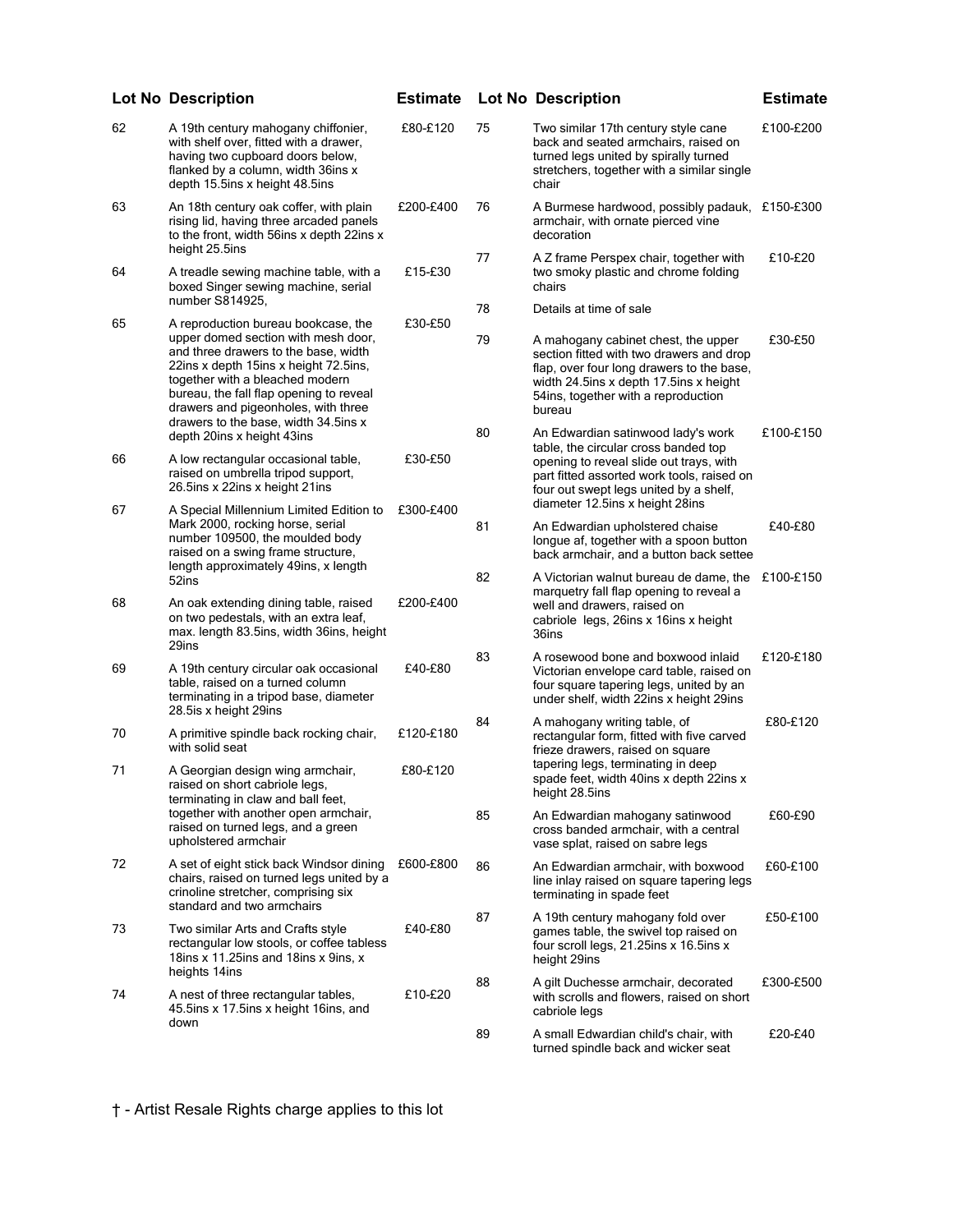|     | <b>Lot No Description</b>                                                                                                                                                                                                              | <b>Estimate</b> |     | <b>Lot No Description</b>                                                                                                                                                        | <b>Estimate</b> |
|-----|----------------------------------------------------------------------------------------------------------------------------------------------------------------------------------------------------------------------------------------|-----------------|-----|----------------------------------------------------------------------------------------------------------------------------------------------------------------------------------|-----------------|
| 90  | A kingwood cabinet, the upper section<br>having two glazed doors below a long<br>dummy drawer, fitted with two cupboard<br>doors below the cross banded top, on                                                                        | £120-£180       | 103 | An Antique oak mule chest, with<br>panelled front over two dummy<br>drawers, 57ins x 20ins, height 29ins                                                                         | £40-£80         |
|     | short legs and surmounted by marble                                                                                                                                                                                                    |                 | 104 | A 1930's Art Deco jade green lacquered<br>standard lamp, having gilt floral                                                                                                      | £70-£90         |
| 91  | A chaise longue, raised on dwarf<br>cabriole legs, length approx 64ins                                                                                                                                                                 | £80-£120        |     | decoration and raised on a square<br>base, with scroll feet, includes shade                                                                                                      |                 |
| 92  | An oak spirally turned standard lamp,<br>on a pedestal base, height 65ins                                                                                                                                                              | £30-£50         | 105 | A pair of Sheraton style gilt metal wall<br>lights, with two light sconces from a<br>central patera, total height 14ins                                                          | £50-£80         |
| 93  | A bentwood coat stand, with six<br>scrolling hooks and raised on a tripod<br>base, height 78ins                                                                                                                                        | £30-£50         | 106 | A mahogany three section Globe<br>Wernicke leaded light bookcase, height                                                                                                         | £100-£150       |
| 94  | A mahogany desk, fitted with one long                                                                                                                                                                                                  | £80-£120        |     | 45.5ins x width 34.25ins x depth 10.5ins                                                                                                                                         |                 |
|     | drawer, flanked by two short drawers<br>over two pedestals of three drawers,                                                                                                                                                           |                 | 107 | Details at time of sale                                                                                                                                                          |                 |
|     | raised on bracket feet, width 47.5ins x<br>depth 24.5ins x height 30ins                                                                                                                                                                |                 | 108 | Details at time of sale                                                                                                                                                          |                 |
| 95  | A long set of white painted shelves, with<br>gallery top, width 99ins, depth 13ins,                                                                                                                                                    | £50-£100        | 109 | Details at time of sale                                                                                                                                                          |                 |
|     | height 45ins                                                                                                                                                                                                                           |                 | 110 | A 19th century cheval mirror, with<br>swinging rectangular frame, raised on                                                                                                      | £50-£100        |
| 96  | A late 19th century mahogany break<br>front secretaire bookcase, having a long<br>galleried top, with two pairs of glazed<br>cupboard doors below, with central                                                                        | £600-£900       |     | turned columns with four outswept legs,<br>plate size 29ins x 17.5ins, frame height<br>60ins x width 29ins                                                                       |                 |
|     | open bookshelf section, fitted with a<br>further secretaire drawer below, with                                                                                                                                                         |                 | 111 | A Regency design gilt framed triple<br>plate mirror, width 55ins                                                                                                                 | £150-£300       |
|     | pigeonholes and drawers, and two<br>further drawers, and flanked each side<br>by two pairs of open bookshelves, and<br>two drawers, all with boxwood and<br>ebonised line inlay and cross banding,<br>raised on turned feet, the whole |                 | 112 | A primitive carved oak mirror, with<br>arcaded top, below a motif carved<br>frieze, and the mirror flanked by<br>columns, max plate height 32ins,<br>framed height 48ins x 32ins | £80-£120        |
|     | surmounted by a swan neck pediment,<br>width 111.25ins x depth 18.5ins x max<br>height approx 86.5ins                                                                                                                                  |                 | 113 | An Arts and Crafts carved oak mirror,<br>having a bevelled glass plate,<br>surrounded by a relief carved border of                                                               | £60-£90         |
| 97  | A large 19th century tapestry fire<br>screen, with carved top and raised on                                                                                                                                                            | £100-£200       |     | oak leaves and acorns                                                                                                                                                            |                 |
|     | barley twist supports, the tapestry                                                                                                                                                                                                    |                 | 114 | An antique moulded gilt framed wall<br>mirror                                                                                                                                    | £40-£60         |
|     | depicting figures getting ready for a<br>hunt, width 51ins x height 55ins                                                                                                                                                              |                 | 115 | A pair of triple plate mirrors, in the<br>Regency style, decorated with a frieze                                                                                                 | £300-£500       |
| 98  | A painted wardrobe, with heraldic<br>decorations                                                                                                                                                                                       | £150-£300       |     | of urns flanked by acanthus leaves, and<br>columns, total height 39ins x width                                                                                                   |                 |
| 99  | A pine linen press, missing cornice                                                                                                                                                                                                    | £100-£200       |     | 51ins                                                                                                                                                                            |                 |
| 100 | A Victorian walnut metamorphic folio                                                                                                                                                                                                   | £200-£300       | 116 | Details at time of sale                                                                                                                                                          |                 |
|     | stand, the hinged rectangular cross<br>framed top, on fluted and turned                                                                                                                                                                |                 | 117 | Details at time of sale                                                                                                                                                          |                 |
|     | supports, the central support rising to<br>form a flat surfaced stand, raised on                                                                                                                                                       |                 | 118 | Details at time of sale                                                                                                                                                          |                 |
|     | chamfered legs terminating in brass<br>castors, width 28ins                                                                                                                                                                            |                 | 119 | Details at time of sale                                                                                                                                                          |                 |
| 101 | Details at time of sale                                                                                                                                                                                                                |                 | 120 | Small swing pedal toy car, in red 30" x<br>14"                                                                                                                                   | £50-£80         |
| 102 | An Edwardian oak twin pedestal desk,<br>the superstructure fitted with two<br>cupboard doors, having carved<br>decoration of fish, with central shelves,<br>and two small drawers below, over                                          | £80-£120        | 121 | A rotary pedal "International" tractor<br>and trailer, with solid rubber tyres,<br>Tractor approx. 36" x 18", Trailer 28" x<br>15"                                               | £80-£120        |
|     | three drawers and two cupboard doors<br>with carved decoration either side of the<br>knee hole, width 50ins x depth 23ins x<br>height 55ins,                                                                                           |                 | 122 | A red rotary pedal car, in the style of<br>Postman Pat's van                                                                                                                     | £60-£90         |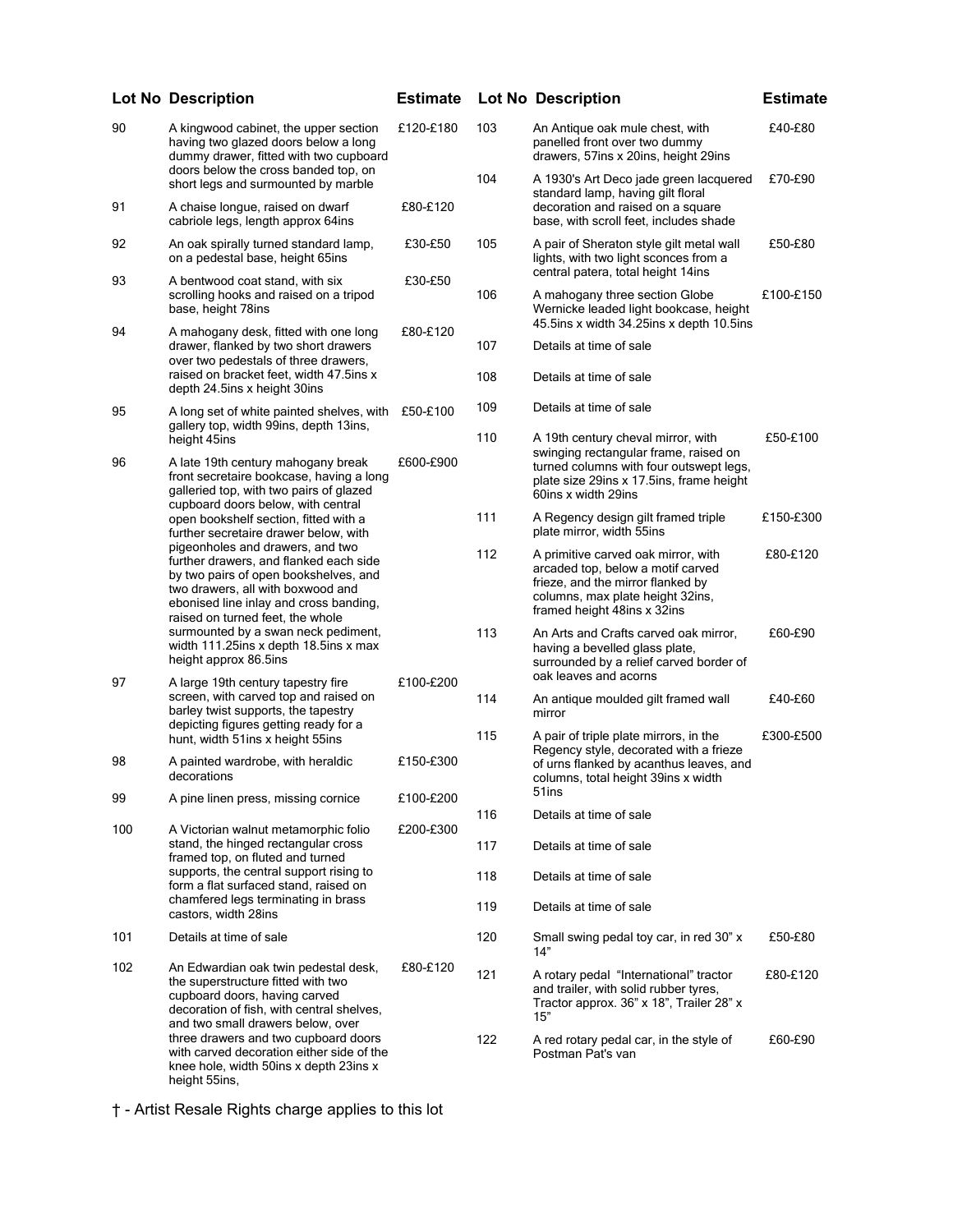|     | Lot No Description                                                                                             | <b>Estimate</b> |     | Lot No Description                                                                                                                     | <b>Estimate</b>   |
|-----|----------------------------------------------------------------------------------------------------------------|-----------------|-----|----------------------------------------------------------------------------------------------------------------------------------------|-------------------|
| 123 | A "Mobo" pedal car / truck in red, 30" x<br>12", having swing pedals and solid                                 | £60-£90         | 144 | A yellow Ferrari swing pedal car, with<br>solid rubber tyres, approx. 48" x 27"                                                        | £200-£400         |
| 124 | rubber tyres<br>A Superb Bi-plane, pedal operated with<br>solid rubber tyres, wing span 48" x                  | £200-£400       | 145 | A red replica E - Type Jaguar, engine<br>missing but with some spares, approx<br>half scale. Size 72" x 33"                            | £1,000-<br>£2,000 |
| 125 | length 60"<br>A blue police patrol car, with swing<br>pedals and solid rubber tyres, 35" x15",                 | £80-£120        | 146 | A wine red swing pedal car, in the style<br>of an E-Type Jaguar "PWC 12", with<br>solid rubber tyres, size 40" x 17"                   | £600-£800         |
| 126 | A silver rotary pedal car, in the style of a<br>Porsche, 36" x 21"                                             | £80-£120        | 147 | Details at time of sale                                                                                                                |                   |
| 127 | A swing pedal trotting horse and sulky,<br>raised on 3 wheels, with string steering,<br>44" x 18"              | £40-£60         | 148 | A replica D - Type Jaguar, approx half<br>scale, with petrol driven engine, in<br>British racing green, marked "10", size<br>72" x 33" | £1.500-<br>£3,000 |
| 128 | A white swing pedal car, by Golden<br>Wheels, $40" \times 21"$                                                 | £80-£120        | 149 | A Brooklands petrol driven replica car,<br>with pneumatic tyres, marked "8", Size                                                      | £1,000-<br>£2,000 |
| 129 | A red rotary pedal car, "pick up" style,<br>possibly American, 48" x 16"                                       | £80-£120        | 150 | 96" x 31"<br>A blue Austin swing pedal car, with                                                                                       | £2.000-           |
| 130 | A go-cart, approx. 45" in length, having<br>rotary pedals and solid rubber tyres                               | £80-£120        |     | opening boot, and bonnet opening to<br>reveal a dummy engine, having<br>pneumatic tyres, size 60" x 28",.                              | £4,000            |
| 131 | A green two seater swing pedal model<br>car, with solid rubber tyres, approx. 48"<br>x 18", possibly home made | £60-£90         | 151 | A red swing pedal car, "Austin<br>Pathfinder", with bonnet opening to<br>reveal dummy engine, with real spark                          | £2,000-<br>£4,000 |
| 132 | A red rotary pedal car, in the style of<br>Rolls Royce "Brooklands" 1926, with a<br>"Dickie" seat, 60" x 24"   | £500-£800       | 152 | plugs, marked "6", Size 64" x 25"<br>A brown and cream swing pedal car, in £800-£1,200                                                 |                   |
| 133 | A swing pedal car, in the style of a Rolls £100-£200<br>Royce Corniche RRM3, 48" x 22"                         |                 |     | the style of an MG Cream Cracker team<br>car, having pneumatic tyres, and<br>marked "6", size 57" x 25"                                |                   |
| 134 | "Brum", a yellow swing pedal car., Size<br>36" x 16", having solid rubber tyres                                | £150-£250       | 153 | Details at time of sale                                                                                                                |                   |
| 135 | A green Lotus swing pedal racing car,<br>45" long x 25" wide, with solid rubber<br>tyres                       | £300-£500       | 154 | A Chitty Chitty Bang Bang swing pedal<br>car, with solid rubber tyres, with pull out<br>wings, $48" \times 20"$ (+ wings)              | £150-£300         |
| 136 | A black replica Lotus, approx. half<br>scale, with electrical drive, size 70" x                                | £500-£800       | 155 | A green wooden tipper truck, with solid<br>tyres. 28" x11"                                                                             | £60-£90           |
| 137 | 37"<br>A green rotary pedal car, in the style of                                                               | £500-£800       | 156 | A red swing pedal car, with solid rubber<br>tyres, 32" x 18"                                                                           | £80-£120          |
|     | a Bentley "Supercharger", with 2 seats,<br>size 65" x 24"                                                      |                 | 157 | A red petrol driven Hot Rod replica car, £800-£1,200<br>with pneumatic tyres, and a fibre glass<br>body, 80" x36"                      |                   |
| 138 | An "Early" model pedal car, having<br>swing pedals and solid rubber tyres.<br>approx. 36" x 18"                | £80-£120        | 158 | A vintage De Dion style pedal motor<br>car, in John Deere colours, with swing                                                          | £250-£450         |
| 139 | A Morgan pedal car, having swing<br>pedals, and solid rubber tyres, approx.                                    | £800-£1,200     | 159 | pedals and solid rubber tyres, 35" x 21"<br>A Tri-ang, blue and white pedal car,                                                       | £80-£120          |
| 140 | 48" x 18"<br>A blue Morgan three-wheeler Aero 8                                                                | £400-£600       |     | with swing pedals and solid rubber<br>tyres, 44" x18"                                                                                  |                   |
|     | rotary pedal car, with pneumatic tyres,<br>$30" \times 54"$                                                    |                 | 160 | A red VW Beetle cabriolet pedal car,<br>with swing pedals and solid rubber<br>tyres, 34" x18"                                          | £100-£200         |
| 141 | A green Bugatti style swing pedal car,<br>with hand brake, exhaust, and<br>pneumatic tyres, approx. 48" x 18"  | £200-£400       | 161 | A red swing pedal car, having solid<br>rubber tyres, 50" x 18"                                                                         | £80-£120          |
| 142 | A red swing pedal racing car, with solid<br>rubber tyres, approx. 48" x 20"                                    | £200-£400       | 162 | A BRG wooden Ford (Model "T"?),<br>pedal car, with pneumatic tyres                                                                     | £80-£120          |
| 143 | A red Ferrari swing pedal car, with solid<br>rubber tyres, approx. 48" x 27"                                   | £300-£500       | 163 | A red rotary pedal go-cart, with solid<br>rubber tyres, 48" x27"                                                                       | £30-£50           |
|     |                                                                                                                |                 |     |                                                                                                                                        |                   |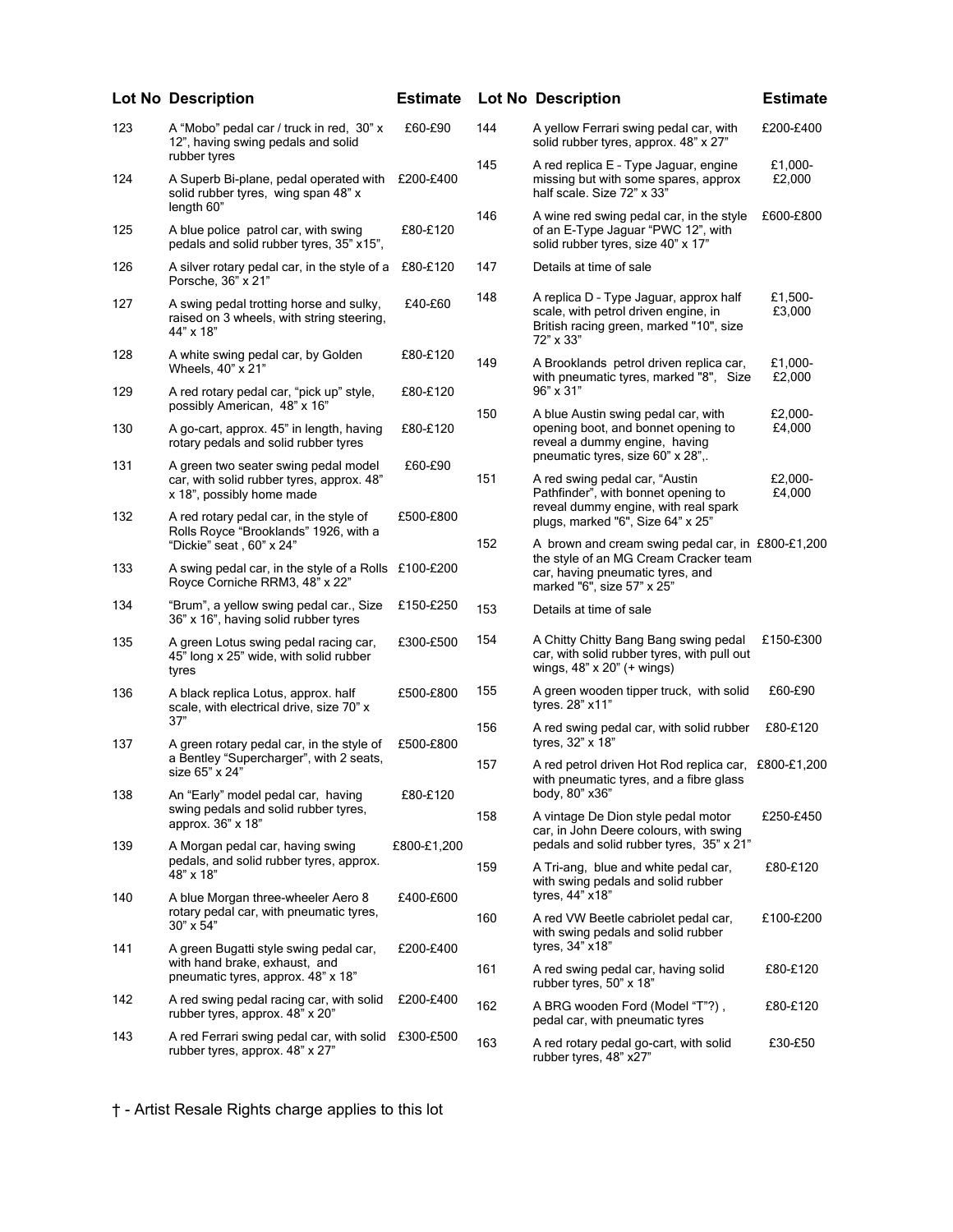|     | <b>Lot No Description</b>                                                                                                                                            | <b>Estimate</b> |         | <b>Lot No Description</b>                                                                                                               | <b>Estimate</b> |
|-----|----------------------------------------------------------------------------------------------------------------------------------------------------------------------|-----------------|---------|-----------------------------------------------------------------------------------------------------------------------------------------|-----------------|
| 164 | A Mobo rotary pedal horse and cart, in<br>yellow and red, with wooden seat, and<br>solid rubber tyres, 40" x 16"                                                     | £50-£80         | 181     | John Blaeu, An Antique hand coloured<br>map of The Isle of Wight, 16ins x<br>$20.5$ ins                                                 | £120-£180       |
| 165 | A rotary pedal red single seater plane,<br>with solid rubber tyres, 46" long x 35"<br>wing span                                                                      | £80-£120        | 182     | Fabian Perez, limited edition<br>embellished canvas on board, For a<br>Better Life con Champagne, 11.5ins x<br>15ins                    | £150-£200       |
| 166 | A red swing pedal car, made of<br>wood, with solid rubber tyres, 33" x 18"                                                                                           | £50-£80         | 183     | Five Antique hand coloured maps, of                                                                                                     | £60-£100        |
| 167 | A toy swing pedal car, in the style of a<br>Jaguar XK120, in British racing green,                                                                                   | £700-£900       |         | Cornwall to include a map by Bowles's<br>and Kitchin                                                                                    |                 |
| 168 | 66ins x 24ins<br>Details at time of sale                                                                                                                             |                 | 184     | Otto Eglau, two limited edition prints,<br>together with two B Baldwin limited<br>edition prints                                        | £30-£50         |
| 169 | A vintage photograph with over<br>painting, of an American girl wearing a<br>red tunic, bears signature, 13.5ins x<br>$18.5$ ins                                     | £20-£40         | 185     | R W Seale, An Antique hand coloured<br>map of Middlesex, with the shields of all<br>the Free Companies of London 92,<br>21ins x 29.5ins | £150-£300       |
| 170 | After Kauffmann, a 19th century oval<br>engraving, a seated figure with dog in                                                                                       | £100-£200       | 186     | Otto Eglau, two prints, together with two<br>other engravings                                                                           | £20-£40         |
|     | rural scene, inscribed in pencil to the<br>reverse, maximum diameter 11.5ins,<br>together with another colour lithograph<br>after Hogfeldt of Noah relaxing with the |                 | 187     | Delaney, pair of limited edition, 138 /<br>650, prints, scenes of Manchester,<br>signed in pencil                                       | £40-£80         |
| 171 | ark in the background, 12ins x 15ins<br>Framed map of Worcestershire, with                                                                                           | £10-£20         | $188 +$ | Rolf Harris, pair of framed prints,<br>together with a signed book by Rolf<br>Harris (D)                                                | £20-£40         |
|     | vignettes                                                                                                                                                            |                 | 189     | Details at time of sale                                                                                                                 |                 |
| 172 | The Environs of Dublin, a coloured<br>map, 10.5ins x 14ins, together with The<br>Century Atlas Europe map, 11ins x                                                   | £30-£50         | 190     | Details at time of sale                                                                                                                 |                 |
| 173 | 15ins<br>Three Antique hand coloured maps, of                                                                                                                        | £50-£100        | 191     | Details at time of sale                                                                                                                 |                 |
|     | Cornwall, one by De La Rochette,<br>8.5ins x 10ins, one by Thomas Kitchin,                                                                                           |                 | 192     | Details at time of sale                                                                                                                 |                 |
|     | 8ins x 10ins and one West from<br>London, by Badeslade and Toms, 6ins<br>x 6ins                                                                                      |                 | 193     | Details at time of sale                                                                                                                 |                 |
| 174 | A New and Accurate Map of Europe,                                                                                                                                    | £30-£50         | 194     | Details at time of sale                                                                                                                 |                 |
|     | drawn from the best authorities by<br>Thomas Bowen 1777, 13.5ins x 17ins                                                                                             |                 | 195     | Details at time of sale                                                                                                                 |                 |
| 175 | An Antique hand coloured map, of<br>Cornwall by John Cary, 1787, together                                                                                            | £50-£100        | 196     | Details at time of sale                                                                                                                 |                 |
|     | with another map of Cornwall, 8ins x<br>10ins                                                                                                                        |                 | 197     | Details at time of sale                                                                                                                 |                 |
| 176 | An Antique hand coloured New Map of<br>Cornwall, divided into hundreds, by                                                                                           | £50-£100        | 198     | Pastel, portrait of a child, 18ins x<br>$15.5$ ins                                                                                      | £40-£60         |
| 177 | John Cary, 1806, 20ins x 22ins<br>An Antique hand coloured New and<br>Improved map of Cornwall, by Thomas                                                            | £40-£60         | 199     | David Birtwhistle, three pencil and<br>watercolours, views of Worcester, 16ins<br>x 24ins, 16ins x 21ins and 21ins x 30ins              | £100-£200       |
|     | Kitchin, 22.5ins x 28.5ins                                                                                                                                           |                 | 200     | John Thomas Smith, monochrome                                                                                                           | £30-£50         |
| 178 | John Seller, An Antique hand coloured<br>map of Buckinghamshire, corrected and<br>additions by P Lea, 17ins x 21ins                                                  | £100-£200       |         | watercolour, Antiquity Smith, the<br>reverse glazed showing two sketches of<br>figures, 5ins x 7.5ins                                   |                 |
| 179 | An Antique hand coloured map, of<br>Cornwall by C Smith, 1804, 17.5ins x                                                                                             | £50-£80         | 201     | A 19th century watercolour, landscape,<br>6ins x 9ins                                                                                   | £20-£40         |
|     | 19.5ins, together with an Antique hand<br>coloured map, of Cornwall by Robert<br>Morden, 14.5ins x 17ins                                                             |                 | 202     | David Bates, two watercolours, rural<br>scenes, 14ins x 9.75ins                                                                         | £80-£100        |
| 180 | A collection of prints and pictures, to<br>include a Mephisto Cigars poster                                                                                          | £10-£20         |         |                                                                                                                                         |                 |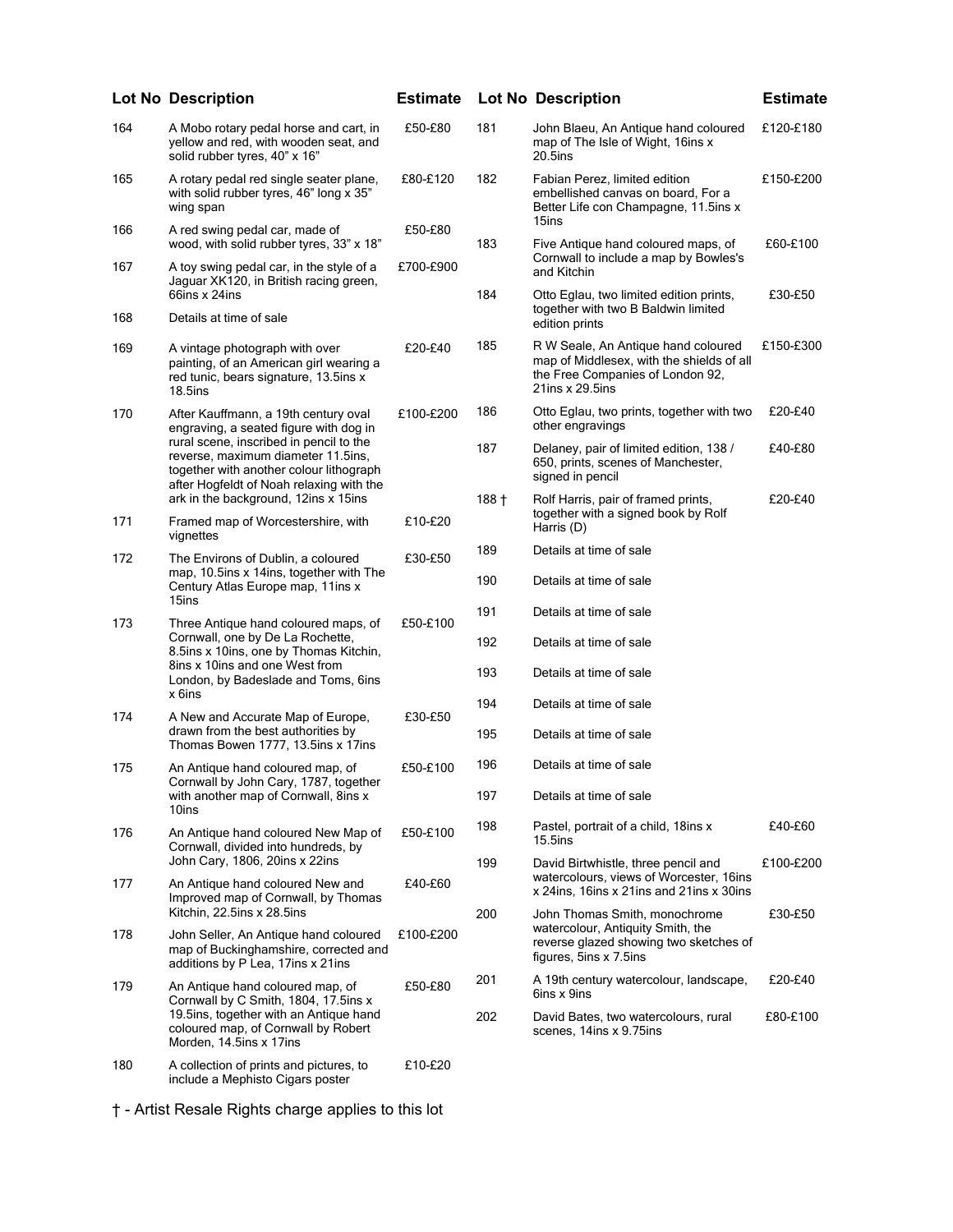|     | <b>Lot No Description</b>                                                                                                                                                                      | <b>Estimate</b>   |         | <b>Lot No Description</b>                                                                                                                                  | <b>Estimate</b> |
|-----|------------------------------------------------------------------------------------------------------------------------------------------------------------------------------------------------|-------------------|---------|------------------------------------------------------------------------------------------------------------------------------------------------------------|-----------------|
| 203 | James Drummond R.S.A. (attributed),<br>watercolour " Standing fisherboy with<br>his shrimping net on a beach", 17.25ins<br>$x$ 13.5ins                                                         | £300-£400         | 220     | Edward Paxman Brandard, signed,<br>pencil drawing, A canal scene with<br>figures, possibly a a view of Bruges,<br>6ins x 4.5ins                            | £50-£75         |
| 204 | Frank Sherwin, watercolour, figure<br>seated by a river under a tree, 12ins x<br>16ins                                                                                                         | £50-£100          | 221     | Conrad H.R. Carelli, signed,<br>watercolour, A river view with a bridge,<br>possibly of Burgos in Spain, 14.5ins x<br>20.75ins                             | £200-£300       |
| 205 | Oliver Baker, watercolour, A Wet Day in<br>a Worcestershire Village, 11.5ins x<br>17ins                                                                                                        | £10-£30           | 222     | Giuseppe Aureli, signed, watercolour, A £500-£750<br>young fisher boy with his companion<br>fishing from the banks of the river                            |                 |
| 206 | Marjorie Cox, four pastels, portraits of<br>named dogs, size approximately 11ins<br>x 10ins                                                                                                    | £100-£150         | 223     | Tiber, Rome<br>Two Eastern watercolours, Oxon pulling                                                                                                      | £40-£60         |
| 207 | M L Gow, monochrome watercolour,<br>Meeting of Lady's Committee, 5ins x<br>6ins, with accompanying paperwork                                                                                   | £100-£200         |         | cart with figure and figures carrying a<br>sedan chair, 4.25ins x 5ins and 4ins x<br>5.5ins                                                                |                 |
| 208 | C E Hern, pair of watercolours, Saint<br>Bartholomew's Hospital 1890, 9ins x<br>13ins                                                                                                          | £150-£300         | 224     | Attributed to N. Condy, 19th century<br>grisaille watercolour, landscape with<br>buildings and volcano beyond, 4ins x<br>5.5ins, together with a Rowbotham | £200-£400       |
| 209 | Watercolour, snow capped mountain in<br>a a landscape, 5ins x 11.25ins                                                                                                                         | £20-£40           |         | colour print, 4.25ins x 6.5ins                                                                                                                             |                 |
| 210 | B F Berry, watercolour, Lynmouth<br>Countesbury Head 1890, 10 5ins x                                                                                                                           | £15-£30           | 225     | R. Macgregor, signed, watercolour, "A<br>fully rigged ship under sail", 13.75ins x<br>$10.5$ ins                                                           | £100-£150       |
| 211 | 17ins<br>J Morris, two watercolours, track<br>leading towards buildings, and figures                                                                                                           | £30-£50           | $226 +$ | Eric Meade-King, signed, watercolour,<br>"Running the fox, The Croome hunt at<br>Hawthorne Lane", 13.75ins x 21ins (D)                                     | £300-£400       |
|     | in a lane, 8ins x 11ins and 6.25ins x<br>9.5ins                                                                                                                                                |                   | 227     | Umberto Ongania, signed, watercolour,<br>"Venetian canal scene with a                                                                                      | £100-£150       |
| 212 | Maurice Kent, two watercolours,<br>Shadows of the Evening Malvern Hills,<br>10ins x 16ins and The Water Place<br>Malvern Hills, 10ins x 16ins, together<br>with two modern oils on canvas, two | £10-£20           | 228     | gondolier", 8.5ins x 5ins<br>Louis Van Staaten, signed,<br>watercolour, "Canal scene near<br>Enkhuizen", 14ins x 21ins                                     | £200-£300       |
|     | watercolours, a Wilf Plowman hunting<br>print and two other prints                                                                                                                             |                   | 229     | Louis Van Staaten, signed, watercolour, £200-£300<br>"Canal scene near Zaandam", 11.5ins x<br>$15.5$ ins                                                   |                 |
| 213 | Frank Algernon Stewart, signed,<br>watercolour, hunting scene - possibly<br>the Beaufort Hunt. 11ins x 16.5ins                                                                                 | £800-£1,000       | $230 +$ | John Rattenbury Skeaping RA, signed, £800-£1,200<br>watercolour, Riding out the finish of a                                                                |                 |
| 214 | Two 19th century Indian School,                                                                                                                                                                | £100-£150         |         | trotting race $(D)$                                                                                                                                        |                 |
|     | unsigned, watercolours on mica,<br>"People in horse drawn carts", 5.25ins<br>$x 6.75$ ins                                                                                                      |                   | 231     | A Chinese watercolour on rice paper,<br>figural study, three images framed<br>together, 4ins x 3ins, 3.5ins x 2ins                                         | £80-£120        |
| 215 | Pair of J Macpherson, cattle in a field,<br>and figure driving sheep, 7.5ins x 5ins                                                                                                            | £80-£120          | 232     | A pair of watercolours, in the style of<br>Myles Birkett-Foster, with mother and                                                                           | £150-£250       |
| 216 | M. Roberti, signed, watercolour,<br>Gentlemen playing a game of chess,<br>7ins x 10.5ins                                                                                                       | £100-£150         |         | children in a landscape, signed with<br>monogram, in their original gilt frames,<br>12.5ins $x$ 10ins                                                      |                 |
| 217 | J Macpherson, watercolour, cattle in a                                                                                                                                                         | £40-£60           | 233     | Details at time of sale                                                                                                                                    |                 |
|     | river meadow, 11ins x 14ins                                                                                                                                                                    |                   | 234     | Details at time of sale                                                                                                                                    |                 |
| 218 | Edmund George Warren, signed,<br>watercolour, Two figures in a sunny<br>glade of oak trees, 15.5ins x 20.75ins                                                                                 | £1,000-<br>£1,500 | 235     | Details at time of sale                                                                                                                                    |                 |
| 219 | Gabriel Carelli, indistinctly signed,                                                                                                                                                          | £100-£150         | 236     | Details at time of sale                                                                                                                                    |                 |
|     | watercolour, "Trebisno, Italy", 6.5ins x<br>4.5ins                                                                                                                                             |                   | 237     | A 19th century oil on canvas, portrait of £100-£200<br>a bearded man, 16.5ins x 13.5ins                                                                    |                 |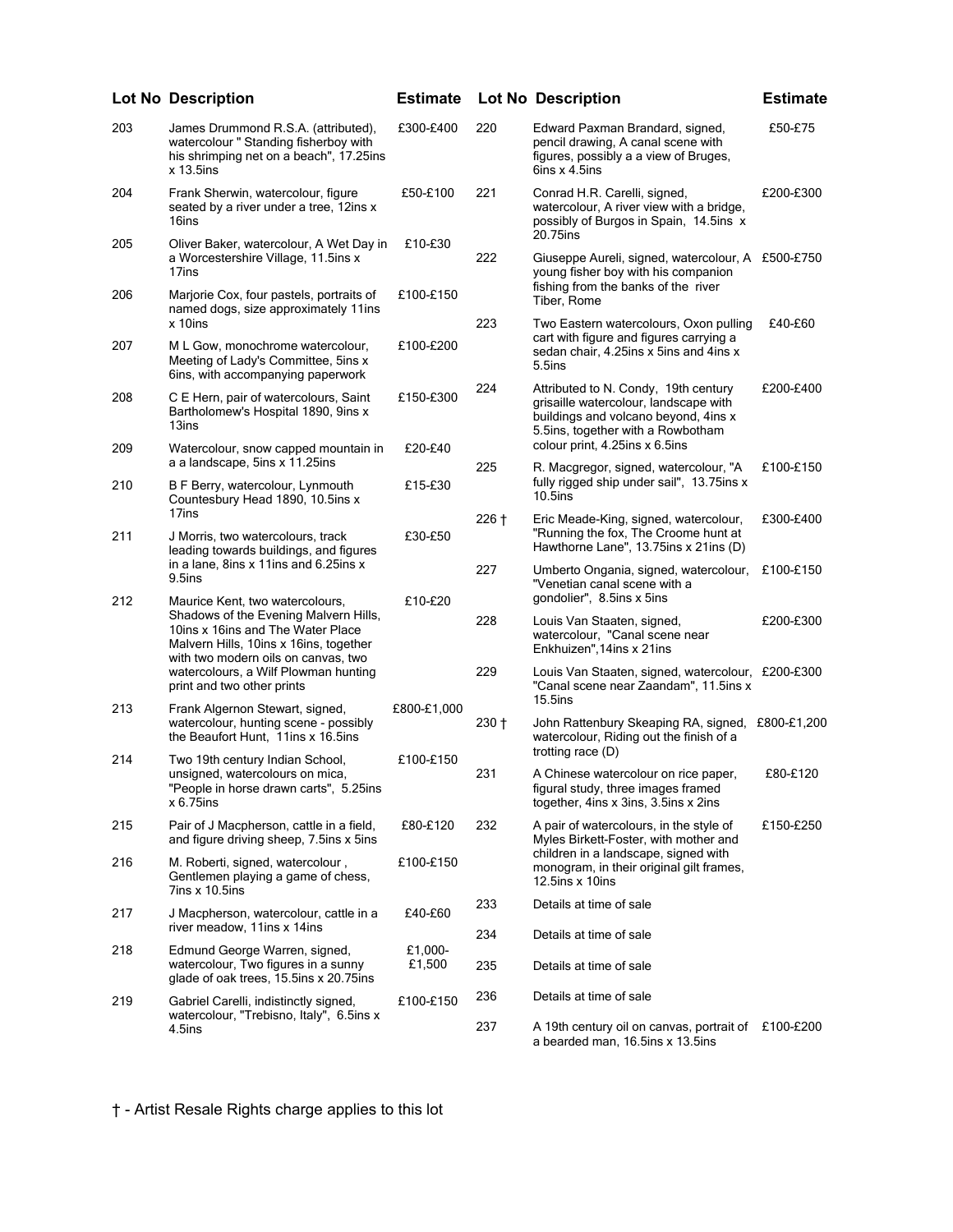|         | <b>Lot No Description</b>                                                                                                         | <b>Estimate</b> |         | <b>Lot No Description</b>                                                                                                                                                                         | <b>Estimate</b> |
|---------|-----------------------------------------------------------------------------------------------------------------------------------|-----------------|---------|---------------------------------------------------------------------------------------------------------------------------------------------------------------------------------------------------|-----------------|
| $238 +$ | C W Oswald, oil on canvas, highland<br>cattle in a Scottish valley landscape,<br>20ins $x$ 30ins (D)                              | £200-£400       | 257     | Margaret Lisle, signed, pair, Dutch<br>winter landscapes with numerous<br>skaters, 7ins x 10.25ins                                                                                                | £300-£500       |
| 239     | W A Wall, pair of oil on canvas, rural<br>scenes with cottages and figures, 8ins x<br>$15.5$ ins                                  | £30-£50         | 258     | David Norman, signed, a set of 4 oil<br>paintings, possibly over photographs, of<br>the Boxers Tony Burns, Jack Hanson,                                                                           | £50-£100        |
| 240     | Allan Davidson, oil on board, old<br>woman with shawl in a shop, 11ins x<br>8.5ins                                                | £400-£600       | $259 +$ | Max Schmeling and John L. Sullivan,<br>unframed, 7ins x 5ins<br>Alexander Wilson (20th Century),                                                                                                  | £200-£300       |
| 241     | A 19th century oil on canvas, portrait of<br>a bearded man, 11ins x 8ins                                                          | £100-£200       |         | signed, oil on canvas laid on board,<br>"Dutch winter landscape with skaters",<br>19ins x 24.5ins (D)                                                                                             |                 |
| 242     | Aphrodite Papadatou, acrylic and<br>graphite on canvas, Margate's Morning<br>Glory, 30ins x 20ins                                 | £100-£200       | 260     | French school, oil on canvas,<br>indistinctly signed, Flowers in a<br>Quimper jug                                                                                                                 | £200-£300       |
| 243     | A 19th century oil on canvas, landscape<br>with rocky cliff, 11.5ins x 15.5ins                                                    | £20-£40         | 261     | 19th century school, oil on canvas,<br>lakeland landscape with figures rowing                                                                                                                     | £50-£100        |
| 244     | 19th Century Austrian School,<br>indistinctly signed, a set of four oil<br>paintings, "Tyrolean lake scenes",<br>6.5ins x 12.5ins | £600-£800       | 262     | and woods beyond, 24ins x 36ins<br>Abraham Hulk Senior, 19th century oil<br>on canvas, river scene in a continental<br>town, monogrammed and dated 1878,                                          | £50-£100        |
| 245     | Aphrodite Papadatou, acrylic and<br>graphite on canvas, God Save our<br>Naked Queen, 30ins x 20ins                                | £100-£200       | 263     | 10ins x 12ins<br>A 19th century oil on board, Sir John<br>Gilbert, 'Falstaff', tavern scene, 12ins x                                                                                              | £200-£400       |
| 246     | Antony Hedges, oil on canvas, masted<br>sailing ships in battle, 11.5ins x<br>15.25ins                                            | £40-£80         | 264     | 16.5ins<br>A pair of early 20th century framed silk<br>panels, in the Chinese taste, decorated                                                                                                    | £30-£50         |
| 247     | Diego, indistinctly signed, pair of oil<br>paintings on panel, continental                                                        | £400-£600       |         | with pagodas, trees and water, 5.75ins<br>x 7.25ins                                                                                                                                               |                 |
| 248     | landscapes with figures, 7 ins x 14 ins<br>Ester Borough Johnson, oil on canvas,                                                  | £800-£1,200     | 265     | Two tribal root carvings, heights 12ins<br>and 11ins                                                                                                                                              | £30-£50         |
|         | mother and two children with buildings<br>beyond, dated 1942, 29ins x 24.5ins                                                     |                 | 266     | A 19th century mahogany writing slope,<br>width 16ins                                                                                                                                             | £50-£100        |
| 249     | Aphrodite Papadatou, acrylic and<br>graphite on canvas, The Ecstasy of<br>Things, 23ins x 23ins                                   | £100-£200       | 267     | A 19th century carved oak page turner,<br>in the manner of Pugin, length 16ins                                                                                                                    | £100-£200       |
| 250     | Leganes?, oil on artist board, Nova<br>Scotian Moors, 20ins x 23.5ins                                                             | £20-£40         | 268     | An oval photographic print on metal,<br>portrait of a man, in leather covered<br>travelling case, the easel support                                                                               | £20-£40         |
| 251     | Bernard Sickert, signed, oil on panel,<br>room interior with a bowl of flowers on a                                               | £300-£400       | 269     | marked Van Ralby<br>Two Antique treen nutmeg graters,                                                                                                                                             | £50-£100        |
| 252     | table, 19ins x 12ins<br>Aphrodite Papadatou, acrylic and                                                                          | £100-£200       |         | formed as acorns with screw off bases,<br>height 3ins                                                                                                                                             |                 |
|         | graphite on canvas, Acid Legs, 23ins x<br>23ins                                                                                   |                 | 270     | A 19th century Casella pocket<br>barometer, in gilt metal case, numbered<br>2341, in leather covered travel case                                                                                  | £100-£150       |
| 253     | H.R.H. 1884, Initialled, oil on<br>board, "Lakeland landscape", 8.75 in x<br>12.75in                                              | £50-£78         | 270A    | An Art Nouveau carved limewood fold-<br>out stand, having scrolling foliate                                                                                                                       | £60-£90         |
| 254     | W.H.B. Initialled, possibly William H.<br>Bartlett, oil on canvas laid on board,<br>"Boat builders near Yarmouth", 7.75ins        | £200-£300       | 271     | carving to the interior and exterior<br>A 19th century mahogany and inlaid<br>decanter box, decorated with flowers                                                                                | £100-£200       |
| 255     | $x$ 11.5ins<br>George R. Deakins, signed, oil on<br>board, "Beach scene in Ceylon", 18ins x<br>24ins                              | £100-£150       |         | the the front and sides, the hinged<br>sloping lid opening to reveal four square<br>glass bottles with gilt decoration, raised<br>on four brass ball feet, height 9ins,<br>width 7ins, depth 7ins |                 |
| 256     | A. de Groote, attributed, unsigned, oil<br>on board, "Dutch winter landscape with<br>skaters",                                    | £500-£750       | 272     | A Heal's piece of fabric, Carnival<br>pattern, designed by Evelyn Redgrave                                                                                                                        | £20-£40         |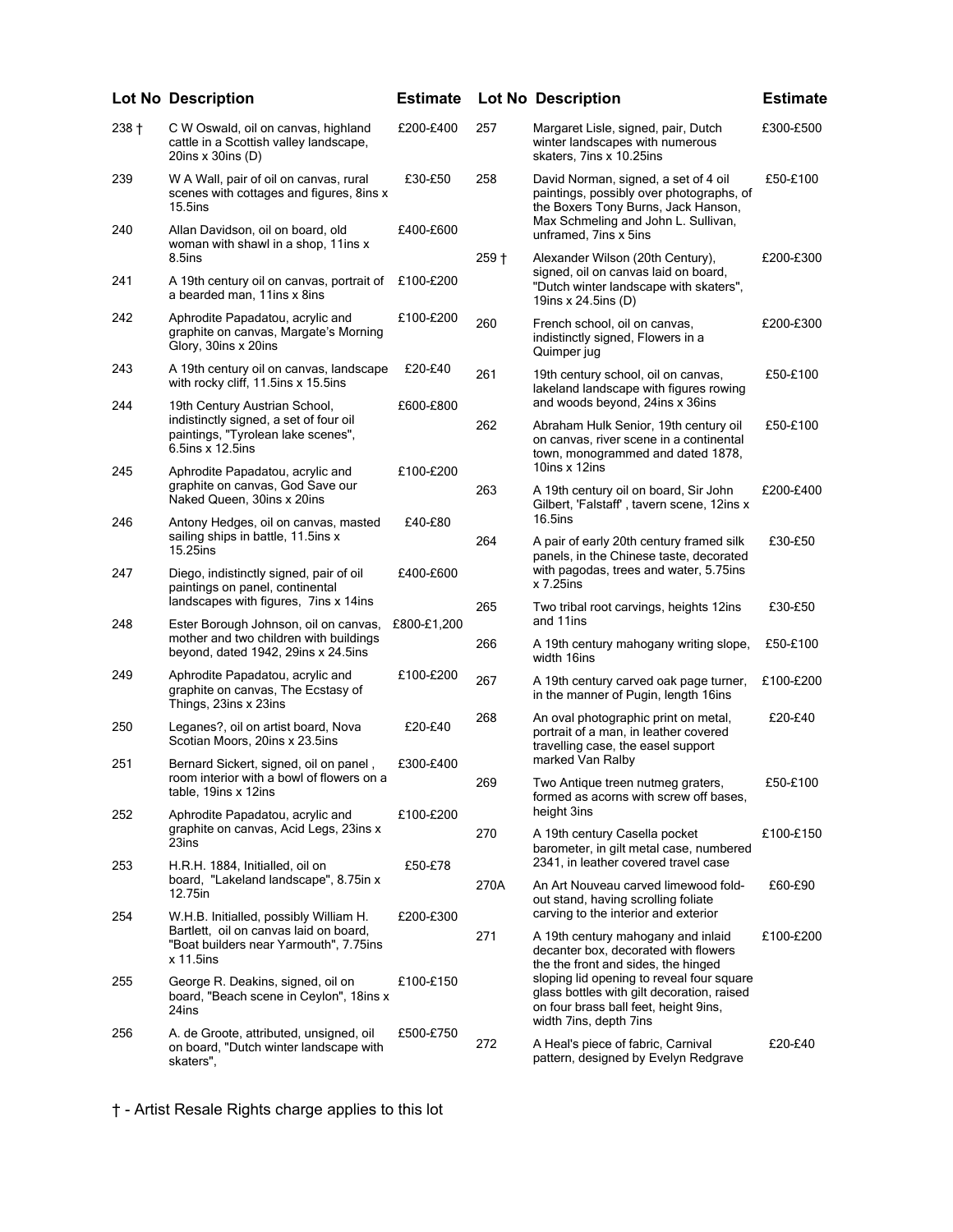|      | <b>Lot No Description</b>                                                                                                                                                                                                                                                                                                                                                                                                                                        | <b>Estimate</b> |     | <b>Lot No Description</b>                                                                                                                                                                                      | <b>Estimate</b>   |
|------|------------------------------------------------------------------------------------------------------------------------------------------------------------------------------------------------------------------------------------------------------------------------------------------------------------------------------------------------------------------------------------------------------------------------------------------------------------------|-----------------|-----|----------------------------------------------------------------------------------------------------------------------------------------------------------------------------------------------------------------|-------------------|
| 273  | A Victorian Black Forest carved wooden<br>school scene, carved with nine bears,                                                                                                                                                                                                                                                                                                                                                                                  | £40-£80         | 285 | A Montblanc Meisterstuck ballpoint pen,<br>no box                                                                                                                                                              | £60-£80           |
|      | benches, black board, table, books and<br>writing tablets, all under a glass done,<br>af, height 4.5ins                                                                                                                                                                                                                                                                                                                                                          |                 | 286 | Two antique oak carvings, one carved<br>with a mans head with moustache and<br>fruit, height 18.25ins, the other with a                                                                                        | £30-£50           |
| 274  | A Rabone Proportionate Waist<br>Measure, No. 1513, together with two                                                                                                                                                                                                                                                                                                                                                                                             | £30-£50         |     | woman and leaves, height 28ins                                                                                                                                                                                 |                   |
|      | other Rabone rules, No. 1131 and No.<br>1505                                                                                                                                                                                                                                                                                                                                                                                                                     |                 | 287 | A Meiji period Japanese lacquer tray,<br>depicting various figures in a street or<br>market scene                                                                                                              | £60-£90           |
| 275  | A late 19th century mahogany till, with<br>lock and brass fittings, by Gledhill and<br>Sons, Halifax, length 19.5ins x width<br>9.75ins x height 7.5ins                                                                                                                                                                                                                                                                                                          | £30-£50         | 288 | A 19th century Swiss table top musical<br>box, the mahogany case decorated with<br>flowers, playing 4 airs, cylinder length<br>6ins                                                                            | £200-£300         |
| 276  | A Nettar camera, the lens marked<br>Prontor-s Novar-Anastigmat 1:45<br>f=75mm, in leather case                                                                                                                                                                                                                                                                                                                                                                   | £5-£15          | 289 | A Pathe Multitone Disc Sound<br>Reproducer, in original box, together<br>with a B.C.N. Bakelite gramophone                                                                                                     | £30-£50           |
| 277  | A Finnigans Manchester leather<br>suitcase, with gilt metal mounts, 19.5ins<br>x 13ins x 6ins                                                                                                                                                                                                                                                                                                                                                                    | £60-£100        |     | needle sharpener, an unopened pack of<br>I.M. needles, and a tin of Columbia De-<br>luxe needles.                                                                                                              |                   |
| 278  | An African tribal hunting or fishing<br>spear, with barbed piece, length 76ins                                                                                                                                                                                                                                                                                                                                                                                   | £40-£80         | 290 | William Powell, a 12 gauge shotgun<br>case, by Brady of Halesowen, 32.5ins x                                                                                                                                   | £40-£60           |
| 279  | An Art Deco Belgian beaded handbag,<br>with celluloid clasp, together with an Art<br>Deco Belgian beaded purse in original<br>box, retailed by Poston & Co Ltd,<br>London, an Art Deco chevron pattern<br>beaded flapper belt, and an Art Deco                                                                                                                                                                                                                   | £60-£90         |     | 9ins, containing various gun cleaning<br>sundries, etc.                                                                                                                                                        |                   |
|      |                                                                                                                                                                                                                                                                                                                                                                                                                                                                  |                 | 291 | A 19th century Swiss music box,<br>playing eight airs, with inlaid lid, and<br>music sheet, the six inch cylinder with<br>bells                                                                                | £200-£300         |
| 280  | celluloid and feather fan<br>A Victorian papier mache musical<br>picture clock, with mother of pearl<br>highlights depicting Big Ben and The<br>Houses of Parliament by moonlight, the<br>quarter striking musical movement<br>playing Home Sweet Home, from the<br>opera The Maid of Milan, in ormolu                                                                                                                                                           | £80-£120        | 292 | A 19th century miniature portrait of a<br>girl, painted in profile wearing a white<br>bonnet, with a miniature easel                                                                                           | £50-£100          |
|      |                                                                                                                                                                                                                                                                                                                                                                                                                                                                  |                 | 293 | A Victorian style miniature musical<br>organ grinder, with brass fittings, in<br>working order, with extra song discs,<br>23ins x 14ins                                                                        | £80-£120          |
| 281  | mounted green marbled frame<br>A 19th century French blue lacquered                                                                                                                                                                                                                                                                                                                                                                                              | £80-£120        | 294 | A Webley Mark 4 revolver, number<br>B59445, 0.38 inch calibre, barrel length<br>3ins, with deactivation certificate dated                                                                                      | £80-£100          |
| 281A | sewing etui, with boulle panel to the lid<br>A pair of spinach jade wine cups, raised                                                                                                                                                                                                                                                                                                                                                                            | £50-£80         |     | 20.2.06 from The Birmingham Gun<br><b>Barrel Proof House</b>                                                                                                                                                   |                   |
|      | on a turned base, height 1.5ins                                                                                                                                                                                                                                                                                                                                                                                                                                  |                 | 295 | A revolver stamped Webley, number                                                                                                                                                                              | £100-£200         |
| 282  | An Eastern hardwood circular box,<br>inlaid in mother of pearl with flowers<br>and leaves, the lid off cover revealing a<br>lift out tray with divisions, diameter<br>9.5ins, height 4ins, together with an<br>Chinese style terracotta teapot with<br>white metal dragon decoration, an<br>Eastern white metal tea pot, an Eastern<br>knife with niello style decoration and<br>curved blade, a Bossons wall mask and<br>a barometer suspended on a stirrup, af | £40-£80         |     | 5372, 0.455 inch calibre, barrel length<br>4ins, with deactivation certificate dated<br>3.6.14 from The Birmingham Gun<br>Barrel Proof House. barrel engraved J P<br>Lanch & Son, 29 Gracechurch St,<br>London |                   |
|      |                                                                                                                                                                                                                                                                                                                                                                                                                                                                  |                 | 296 | An Enfield revolver, 0.38 inch calibre,<br>number G936, barrel length 5ins, with<br>deactivation certificate, The London<br>Proof House 5.8.2013                                                               | £150-£300         |
| 283  | A late 1920's Willys-Knight hood<br>ornament, modelled as a knight in<br>armour holding a lance, the lance<br>broken off and with cracks to the body                                                                                                                                                                                                                                                                                                             | £80-£120        | 297 | A WW2 Third Reich SS Ehrenring<br>Totenkopf honour ring, with skull and<br>symbols, the interior of the band<br>engaved P16 Muller 2p 4. 34 H Himmler                                                          | £1,000-<br>£2,000 |
| 284  | A collection of 15 fountain pens and<br>propelling pencils, to include Mentmore,<br>Parker, Mabie Todd, Platignum,                                                                                                                                                                                                                                                                                                                                               | £60-£90         | 298 | A German Mauser P38 9mm auto<br>pistol, number 4908g, barrel length<br>5ins, with de-activation certificate                                                                                                    | £150-£300         |
|      | Watermans, and Conway Stewart,<br>some boxed                                                                                                                                                                                                                                                                                                                                                                                                                     |                 | 299 | Details at time of sale                                                                                                                                                                                        |                   |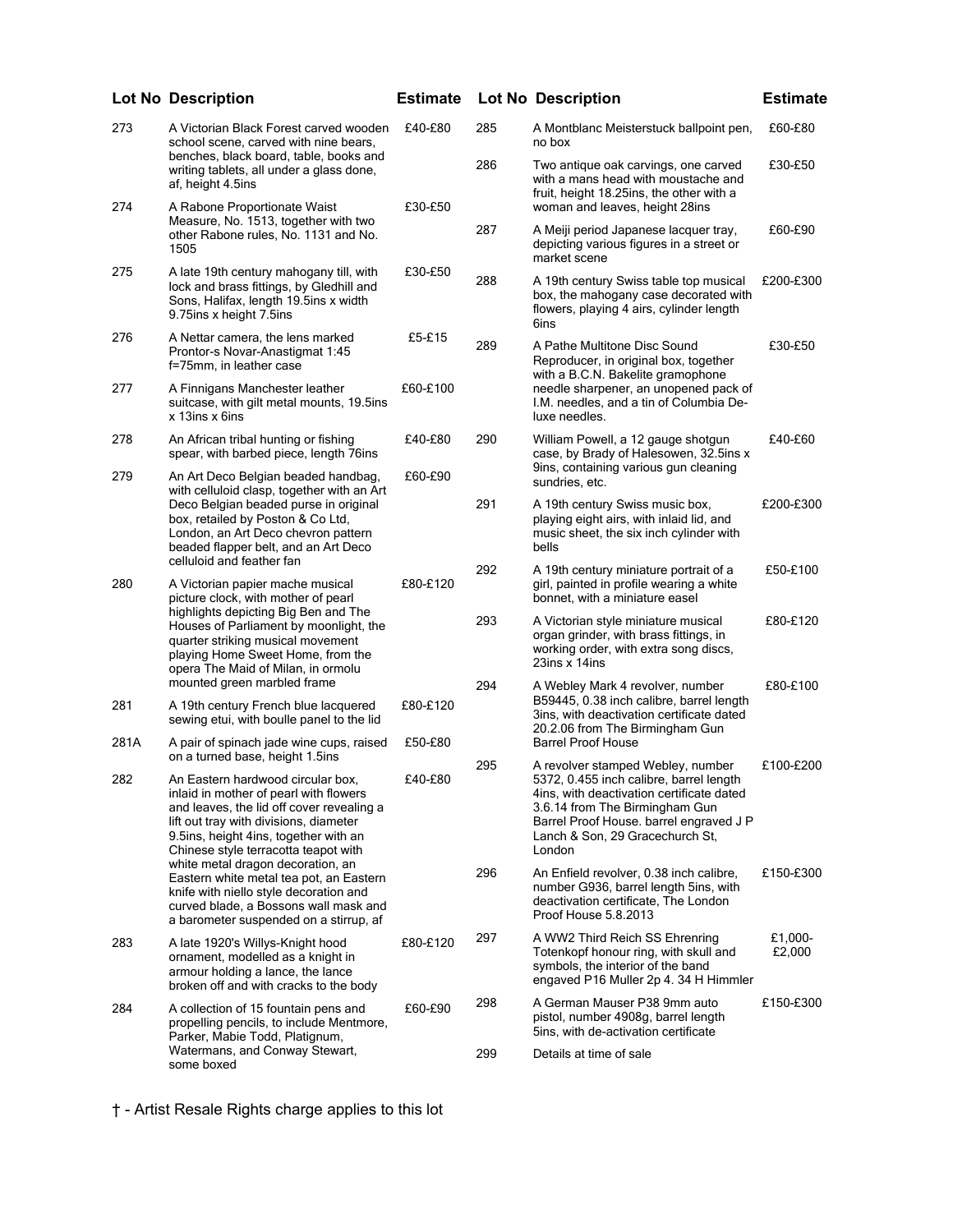|              | <b>Lot No Description</b>                                                                                                                                                                                                                                                                                                                                                                                                                         | <b>Estimate</b> |     | <b>Lot No Description</b>                                                                                                                                                                                 | <b>Estimate</b> |
|--------------|---------------------------------------------------------------------------------------------------------------------------------------------------------------------------------------------------------------------------------------------------------------------------------------------------------------------------------------------------------------------------------------------------------------------------------------------------|-----------------|-----|-----------------------------------------------------------------------------------------------------------------------------------------------------------------------------------------------------------|-----------------|
| 300          | Details at time of sale                                                                                                                                                                                                                                                                                                                                                                                                                           |                 | 314 | An Armand Marseille bisque headed<br>doll, stamped 518/10K, height 24ins                                                                                                                                  | £40-£80         |
| 301          | Details at time of sale                                                                                                                                                                                                                                                                                                                                                                                                                           |                 | 315 | A late Victorian / Edwardian child's                                                                                                                                                                      | £30-£50         |
| 302          | Details at time of sale                                                                                                                                                                                                                                                                                                                                                                                                                           |                 |     | pram, The Marmet, The World's<br>Lightest Baby Carriage, raised on four<br>wheels, height 28.5ins                                                                                                         |                 |
| 303          | A collection of various motor car and<br>motor cycle programmes, to include                                                                                                                                                                                                                                                                                                                                                                       | £35-£60         | 316 | Details at time of sale                                                                                                                                                                                   |                 |
|              | British Grand Prix, Silverstone,<br>Goodwood, and Crystal Palace Trophy<br>meetings, etc.                                                                                                                                                                                                                                                                                                                                                         |                 | 317 | Details at time of sale                                                                                                                                                                                   |                 |
| 304          | The Book of Common Prayer and<br>Administration of the Sacraments,                                                                                                                                                                                                                                                                                                                                                                                | £20-£40         | 318 | Details at time of sale                                                                                                                                                                                   |                 |
|              | printed by Joseph Bentham, Cambridge<br>1762, together with Archer's Sermons<br>Vol.IV, by the Reverend James Archer,                                                                                                                                                                                                                                                                                                                             |                 | 319 | An Art Deco travelling clock, of square<br>form, decorated with an enamel border<br>and flowerhead corners, diameter 3ins                                                                                 | £30-£50         |
|              | London 1786, in original leather<br>bindings                                                                                                                                                                                                                                                                                                                                                                                                      |                 | 320 | Omega, a lady's 9 carat gold<br>mechanical bracelet watch, 19.5g gross                                                                                                                                    | £300-£350       |
| 305          | Dunlopera, by Paul Jennings, illustrated<br>by Edward Bawden, privately published<br>London 1961, in original glassine                                                                                                                                                                                                                                                                                                                            | £10-£20         |     | excluding the movement, with original<br>guarantee dated 1966, with box and<br>outer card box                                                                                                             |                 |
| 306          | wrapper, together with, Dunlop<br>Research, June 1955<br>Holtzappfel's Turning and Mechanical                                                                                                                                                                                                                                                                                                                                                     | £60-£90         | 321 | A Rolex Tudor Oysterthin wrist watch,<br>numbered 327891 7960, cased marked<br>KB 20, on a brown leather strap                                                                                            | £300-£500       |
|              | Manipulation, comprising Vol 2 1893,<br>Vol 3 1864, Vol 4 1897, two copies of<br>Vol 5 1894 and 1904, plus Vol 2 1854                                                                                                                                                                                                                                                                                                                             |                 | 322 | A Mappin and Webb Ltd carriage clock,<br>with enamel dial, af, height including<br>handle 6ins                                                                                                            | £20-£40         |
| 307          | and Vol 4 1881, in poor condition<br>Leaves of Gold - George M Whiley Ltd,<br>designed by John Lewis, illustrated by<br>John Minton, private limited edition no.<br>206, 1951 first edition in original<br>slipcase, together with The Architects<br>Journal, March - April 1933, The<br>Wheelwrights Shop, by George Sturt<br>1923, Griffins Patent Cases, by Ralph<br>Griffin 1887, and A Treatise on Practical<br>Mensuration by A Nesbit 1845 | £20-£40         | 323 | Omega, a lady's 9 carat gold<br>mechanical bracelet watch, 24.8g gross<br>excluding movement, with original<br>guarantee dated 1972, with box                                                             | £300-£350       |
|              |                                                                                                                                                                                                                                                                                                                                                                                                                                                   |                 | 324 | A Military issue wristwatch, the black<br>dial with luminous hands and<br>Arabic numerals, subsidiary seconds<br>dial, screw Dennison case with Arrow<br>mark and 90385C, housing an unsigned<br>movement | £70-£90         |
| 308          | The War History of the 6th Battalion the<br>South Staffordshire Regiment,<br>published by W Heinemann, 1924, and<br>Footprints of the 1/4th Leicestershire<br>Regiment, August 1914 to November                                                                                                                                                                                                                                                   | £20-£40         | 325 | An open faced 18 carat gold fob watch,<br>London 1881, by Fred Persel, 173 High<br>Street, Chatham, approx 4cm diameter<br>and 53g gross, inclusive of the<br>movement, with two watch keys               | £400-£500       |
|              | 1918, by John Milne, 1935, signed by<br>the author and presented to Jack Hunt<br>Thursby, including letters from Thursby<br>to Milne                                                                                                                                                                                                                                                                                                              |                 | 326 | Zenith, Future Time Command quartz<br>stainless steel bracelet watch, with<br>combined analogue and LED display,<br>circa 1976, boxed                                                                     | £300-£400       |
| 309          | Worcestershire, by A G Bradley,<br>illustrated by Thomas Tyndale,<br>published by A C Black 1909, together<br>with Hanley Castle, by Pamela Hurle,<br>1978, signed edition, The Civil War in                                                                                                                                                                                                                                                      | £15-£30         | 327 | A collection of six gentlemen's fashion<br>watches, together with an Omega<br>leather strap, and an Omega box for an<br>electronic F3000                                                                  | £60-£80         |
| 1911 edition | Worcestershire by J Willis Bund, 1905,<br>and Malvern Chase by W S Symonds,                                                                                                                                                                                                                                                                                                                                                                       |                 | 328 | A lady's Raymond Weil wrist watch on a £300-£400<br>strap, with original paperwork, box and<br>outer card box, together with five lady's                                                                  |                 |
| 310          | Details at time of sale                                                                                                                                                                                                                                                                                                                                                                                                                           |                 |     | gold mechanical watches, and a lady's<br>Gucci quartz wrist watch                                                                                                                                         |                 |
| 311          | Details at time of sale                                                                                                                                                                                                                                                                                                                                                                                                                           |                 | 329 | A silver open faced pocket watch, A<br>Yewdall-Leeds, to the dial                                                                                                                                         | £40-£50         |
| 312          | Details at time of sale                                                                                                                                                                                                                                                                                                                                                                                                                           |                 | 330 | A mahogany cased mantel clock, with<br>silvered dial and chiming movement,                                                                                                                                | £80-£120        |
| 313          | Details at time of sale                                                                                                                                                                                                                                                                                                                                                                                                                           |                 |     | height 14.5ins                                                                                                                                                                                            |                 |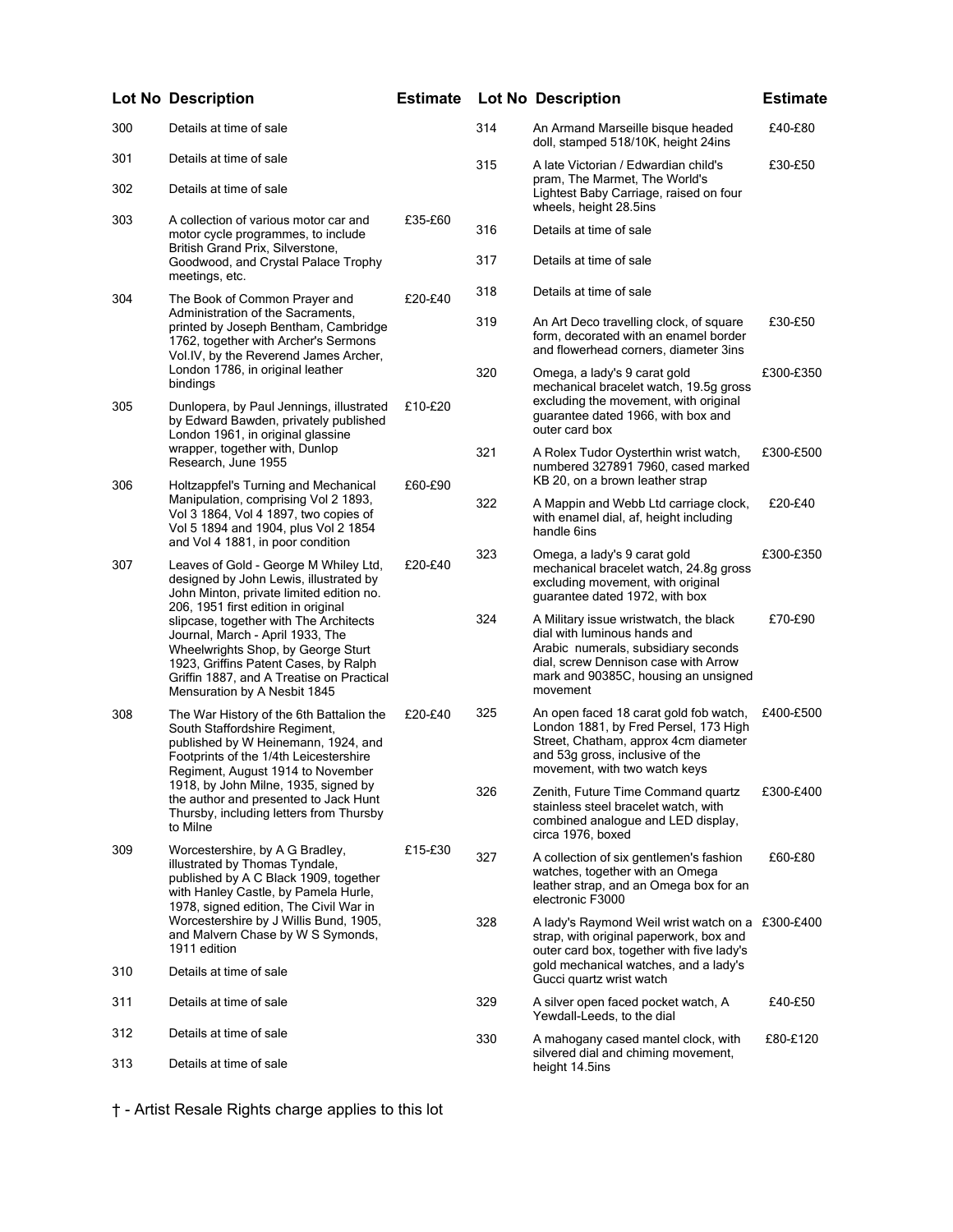|     | <b>Lot No Description</b>                                                                                                                                                                                           | <b>Estimate</b> |     | <b>Lot No Description</b>                                                                                                                                                                         | <b>Estimate</b> |
|-----|---------------------------------------------------------------------------------------------------------------------------------------------------------------------------------------------------------------------|-----------------|-----|---------------------------------------------------------------------------------------------------------------------------------------------------------------------------------------------------|-----------------|
| 331 | A 19th century long case clock, with<br>arched dial, by Bellatti of Lincoln                                                                                                                                         | £100-£150       | 347 | A Coalbrookdale style white painted<br>metal stick stand, the back impressed                                                                                                                      | £40-£80         |
| 332 | An American hunter cased pocket<br>watch, the unsigned enamel dial with                                                                                                                                             | £40-£50         |     | B46, C56, width 15.25ins x depth<br>6.25ins x height 29ins                                                                                                                                        |                 |
|     | black Roman numerals, subsidiary<br>seconds dial, gilt hands, the four piece<br>gilt case housing a Traveller movement                                                                                              |                 | 348 | A Cote D'Ivoire gold lost wax casting of £700-£1,000<br>a bi-facial soul washer's disc pendant,<br>by the Baule tribe                                                                             |                 |
| 333 | An 19th century oak long case clock,<br>the arched painted dial decorated with a                                                                                                                                    | £150-£300       | 349 | A Rolls Royce, Sprit of Ecstasy, car<br>showroom paperweight, 13ins x 8.5ins                                                                                                                      | £100-£200       |
|     | farming scene, the four corners<br>emblematic of Britannia and the<br>Empire, with Pacific Islanders and<br>African figures, camel, lions and<br>crocodiles                                                         |                 | 350 | A St Denis bronze model, of a male<br>dancer by R Van Ruyckevelt, on marble<br>base, height 12ins, together with an<br>Austin Sculpture bust, of a mother<br>cradling her child, marked Heath, on | £40-£80         |
| 334 | Details at time of sale                                                                                                                                                                                             |                 |     | plinth base, height 15.5ins                                                                                                                                                                       |                 |
| 335 | Details at time of sale                                                                                                                                                                                             |                 | 351 | Details at time of sale                                                                                                                                                                           |                 |
| 336 | Details at time of sale                                                                                                                                                                                             |                 | 352 | Details at time of sale                                                                                                                                                                           |                 |
| 337 | Details at time of sale                                                                                                                                                                                             |                 | 353 | Details at time of sale                                                                                                                                                                           |                 |
| 338 | A set of Harrods platform scales, with                                                                                                                                                                              | £40-£80         | 354 | Details at time of sale                                                                                                                                                                           |                 |
|     | weights, height 37ins                                                                                                                                                                                               |                 | 355 | Details at time of sale                                                                                                                                                                           |                 |
| 339 | An Eastern metal teapot, decorated<br>with panels of foliage, together with a<br>bronze circular dish, with relief                                                                                                  | £50-£80         | 356 | Details at time of sale                                                                                                                                                                           |                 |
|     | decoration, a plaque decorated with a<br>cavalier, and an oval ribbon plaque                                                                                                                                        |                 | 357 | Details at time of sale                                                                                                                                                                           |                 |
| 340 | A pair of Chinese / Japanese bronze<br>vases, decorated in relief with birds and                                                                                                                                    | £50-£80         | 358 | Details at time of sale                                                                                                                                                                           |                 |
|     | foliage, height 9.5ins                                                                                                                                                                                              |                 | 359 | Details at time of sale                                                                                                                                                                           |                 |
| 341 | A pair of bottle shaped Eastern copper<br>vases, decorated with scripts and<br>cyphers, height 10ins, together with a<br>pair of circular Eastern brass dishes,                                                     | £50-£80         | 360 | Eight various white metal and other<br>Eastern bowls, all of circular form,<br>diameter 12ins and down                                                                                            | £100-£200       |
|     | decorated with stylised fowl, diameter<br>8.75ins                                                                                                                                                                   |                 | 361 | Details at time of sale                                                                                                                                                                           |                 |
| 342 | A pair of Eastern brass vases, with<br>dragon handles, height 14ins, together                                                                                                                                       | £30-£50         | 362 | Details at time of sale                                                                                                                                                                           |                 |
|     | with two metal Buddhas on wooden<br>bases, an Eastern brass bell on                                                                                                                                                 |                 | 363 | Details at time of sale                                                                                                                                                                           |                 |
|     | wooden stand, a metal elephant and a<br>tiger                                                                                                                                                                       |                 | 364 | Details at time of sale                                                                                                                                                                           |                 |
| 343 | F Barbedienne, a circular bronze<br>plaque, embossed with a portrait of<br>Michael Angelvs Bonarota, diameter<br>6.25ins                                                                                            | £100-£150       | 365 | A Walker and Hall silver mounted cut<br>glass claret jug, the dimple square<br>glass body with but diamond<br>decoration, the silver mount with<br>engraved decoration, Sheffield 1894,           | £200-£400       |
| 344 | An antique garden edging tool, together<br>with a scarifying rake                                                                                                                                                   | £40-£80         |     | height 10.5ins                                                                                                                                                                                    |                 |
| 345 | A pair of cloisonne vases, of baluster                                                                                                                                                                              | £80-£120        | 366 | A 19th Century three piece Indian silver £200-£300<br>tea service                                                                                                                                 |                 |
|     | form, decorated with gold wire to a dark<br>blue ground, height 7.5ins, together<br>with pierced wooden stands                                                                                                      |                 | 367 | A silver mug, with engraved name and<br>date, Birmingham 1933, weight 7oz,<br>height 4.5ins                                                                                                       | £80-£120        |
| 346 | R E Price, a limited edition silver and<br>bronze effect model, After Supper, a<br>field mouse asleep on an apple, height<br>4ins, together with R Cameron, three<br>models of naked females and a<br>cloisonne egg | £20-£40         | 368 | A silver covered two handled cup, with<br>ribbed body, raised on a pedestal foot,<br>Sheffield 1922, weight 14oz                                                                                  | £150-£200       |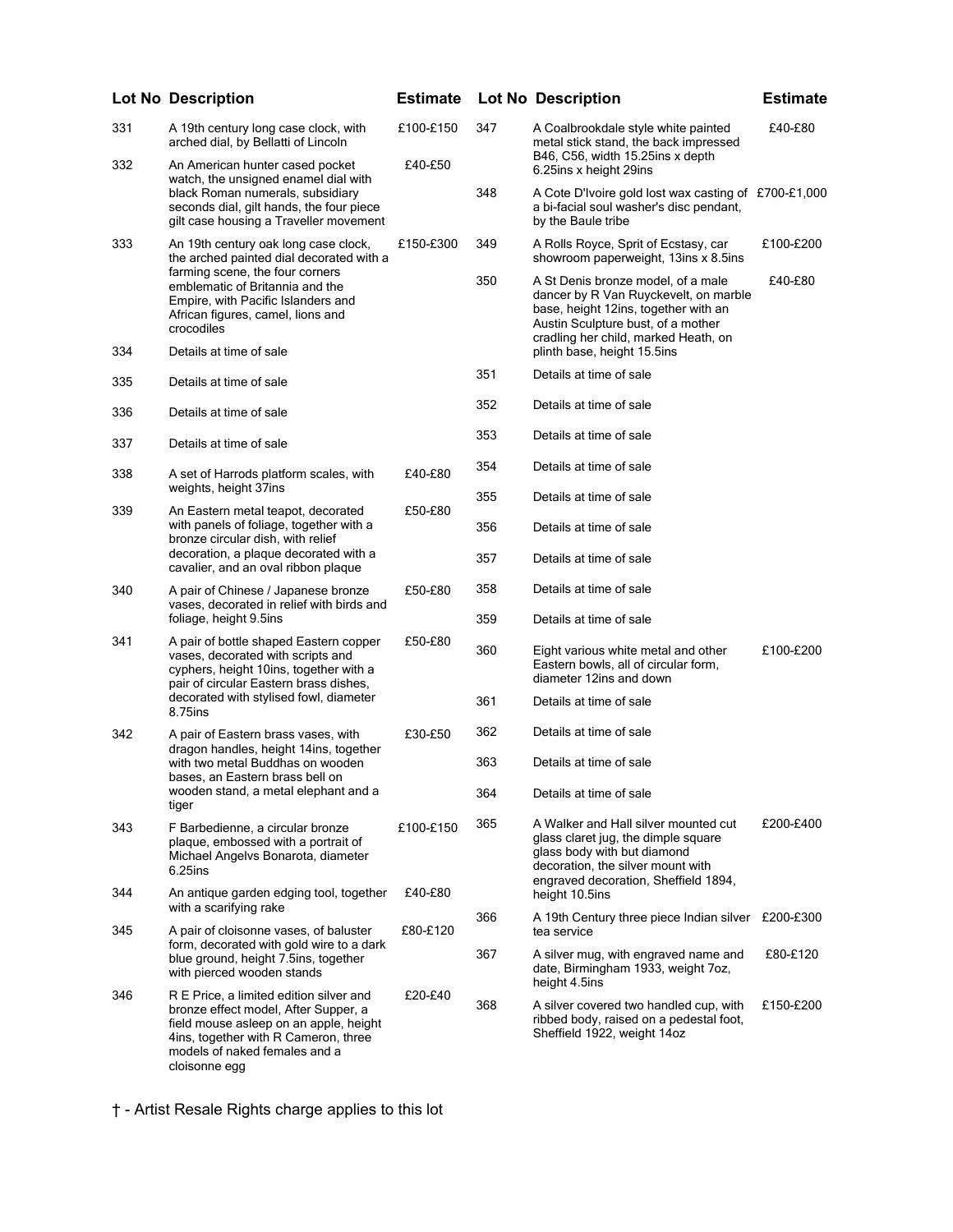|     | <b>Lot No Description</b>                                                                                                                                                                                                                     | <b>Estimate</b> |     | <b>Lot No Description</b>                                                                                                                                                                                | <b>Estimate</b> |
|-----|-----------------------------------------------------------------------------------------------------------------------------------------------------------------------------------------------------------------------------------------------|-----------------|-----|----------------------------------------------------------------------------------------------------------------------------------------------------------------------------------------------------------|-----------------|
| 369 | F.W Margrett & Co Bangkok, a cased<br>set of six coffee spoons, with Deity to<br>the terminal, together with a silver ring<br>box, with inscription to the interior of the<br>lid, Birmingham 1923, and two<br>hallmarked silver napkin rings | £40-£80         | 384 | A silver bowl with shaped edge, raised<br>on three scroll legs with hoof feet,<br>London 1909, weight 6oz, diameter 5oz                                                                                  | £60-£100        |
|     |                                                                                                                                                                                                                                               |                 | 385 | A silver basket, of oval form, with<br>gadrooned lower body and swing<br>handle, Chester 1907, weight 3oz,                                                                                               | £40-£80         |
| 370 | A silver circular box, the pull off cover<br>engraved with figures in a garden with<br>sheep after F Boucher Le Denicheur,                                                                                                                    | £20-£40         |     | together with a pair of hallmarked silver<br>sugar tongs                                                                                                                                                 |                 |
|     | with engine turned sides and base,<br>diameter 4ins                                                                                                                                                                                           |                 | 386 | A silver three piece tea set, of shaped<br>oval form with engraved decoration,<br>London 1790, weight 30oz all in,                                                                                       | £200-£400       |
| 371 | A Chinese silver spoon, the bowl and<br>handle decorated with flowering<br>blossom, length 10ins                                                                                                                                              | £50-£100        |     | together with a pair of Georgian<br>hallmarked silver sugar tongs with<br>engraved decoration                                                                                                            |                 |
| 372 | An imported silver and enamel vase,<br>decorated with Faith, Hope and Charm,<br>import marks for Birmingham 1900,<br>maker Heinrich Levinger, height 4.75ins                                                                                  | £40-£80         | 387 | A pair of Liberty & Co silver trumpet<br>vases, with hammered finish, and scroll<br>mounts to the base, Glasgow 1904,<br>weight 12oz, height 8ins                                                        | £200-£300       |
| 373 | An Indian white metal tazza, the bowl<br>heavily embossed with Deity, the<br>pedestal formed as an elephant, height<br>9ins, diameter 8.5ins                                                                                                  | £150-£300       | 388 | A Chinese silver covered two handled<br>trophy cup, engraved with Chinese<br>script, marked 90, maker Wang Hing,<br>weight 73oz, height 18ins, together with<br>a Chinese silver dish, formed as a leaf, | £700-£1,000     |
| 374 | An unmarked silver and enamel vase,<br>decorated with two girls dancing on a<br>grassy cliff with sea beyond, af,                                                                                                                             | £100-£150       |     | raised on a spiral foot, marked 90,<br>maker Wang Hing, weight 1oz                                                                                                                                       |                 |
|     | possibly by Heinrich Levinger, height<br>4.25ins                                                                                                                                                                                              |                 | 389 | A silver mug, with embossed decoration £80-£120<br>to the baluster body, raised on a circular<br>foot, London 1890, weight 7oz, height                                                                   |                 |
| 375 | A Margrett Bangkok silver cigarette box,<br>the top decorated with a Deity and<br>scrolls, 3ins x 4.5ins, together with a                                                                                                                     | £60-£100        | 390 | 4.5ins<br>A hallmarked silver four piece dressing                                                                                                                                                        | £50-£100        |
| 376 | white metal circular box, diameter 5ins<br>A pair of continental silver mounted                                                                                                                                                               | £20-£40         |     | table set, comprising mirror, two<br>brushes and a comb                                                                                                                                                  |                 |
| 377 | gents clothes brushes<br>Two hallmarked silver teaspoons,                                                                                                                                                                                     | £15-£30         | 391 | A cased pair of silver berry serving<br>spoons, London 1898, weight 5oz                                                                                                                                  | £50-£100        |
|     | together with a pair of silver plated<br>salad servers                                                                                                                                                                                        |                 | 392 | A set of six cased silver coffee spoons,<br>Birmingham 1931, weight 2oz                                                                                                                                  | £30-£50         |
| 378 | A silver oval pierced dish, raised on four £80-£120<br>ball feet, Birmingham 1930, weight 5oz,<br>maximum diameter 8.5ins, together with<br>another hallmarked silver pierced dish,                                                           |                 | 393 | A cased set of six silver coffee spoons,<br>together with sugar tongs, Sheffield<br>1923, weight 2oz                                                                                                     | £30-£50         |
|     | weight 2oz                                                                                                                                                                                                                                    |                 | 394 | A cased set of six silver tea spoons,<br>with pierced decoration, together with                                                                                                                          | £30-£50         |
| 379 | 37519 A silver tea pot, Sheffield 1920,<br>weight 19oz all in                                                                                                                                                                                 | £180-£250       |     | matching sugar tongs (repaired),<br>Sheffield 1907, weight 4oz                                                                                                                                           |                 |
| 380 | A silver inkwell, of circular form, with<br>gadrooned band, London 1896, weight<br>8oz                                                                                                                                                        | £100-£200       | 395 | A cased set of hallmarked silver<br>handled fish knives and forks, with<br>EPNS blades, together with servers                                                                                            | £15-£30         |
| 381 | A silver two handled pedestal bowl,<br>Birmingham 1977, weight 6oz, together<br>with a hallmarked silver jug, weight 3oz                                                                                                                      | £100-£200       | 396 | 37528 A set of twelve silver teaspoons,<br>with bead edge, London 1897, weight<br>6oz                                                                                                                    | £50-£100        |
| 382 | A Georgian silver mug, Newcastle<br>1732, maker Isaac Cookson, weight<br>5oz, height 4ins                                                                                                                                                     | £100-£200       | 397 | A silver seal top spoon, with hammered<br>bowl, Sheffield 1936, length 5ins,<br>together with another hallmarked silver<br>spoon                                                                         | £30-£50         |
| 383 | A collection of hallmarked silver, to<br>include a bud vase, pedestal dish and<br>two dressing table jars with glass                                                                                                                          | £80-£120        | 398 | A silver gilt masonic medal, with two<br>other masonic medals                                                                                                                                            | £40-£50         |
|     | bases, together with a Keswick School<br>of Industrial Arts Firth Staybrite circular                                                                                                                                                          |                 | 399 | Details at time of sale                                                                                                                                                                                  |                 |
|     | dish, diameter 10.25ins                                                                                                                                                                                                                       |                 | 400 | An 1887 gold sovereign, in gold<br>pendant mount, with chain                                                                                                                                             | £200-£300       |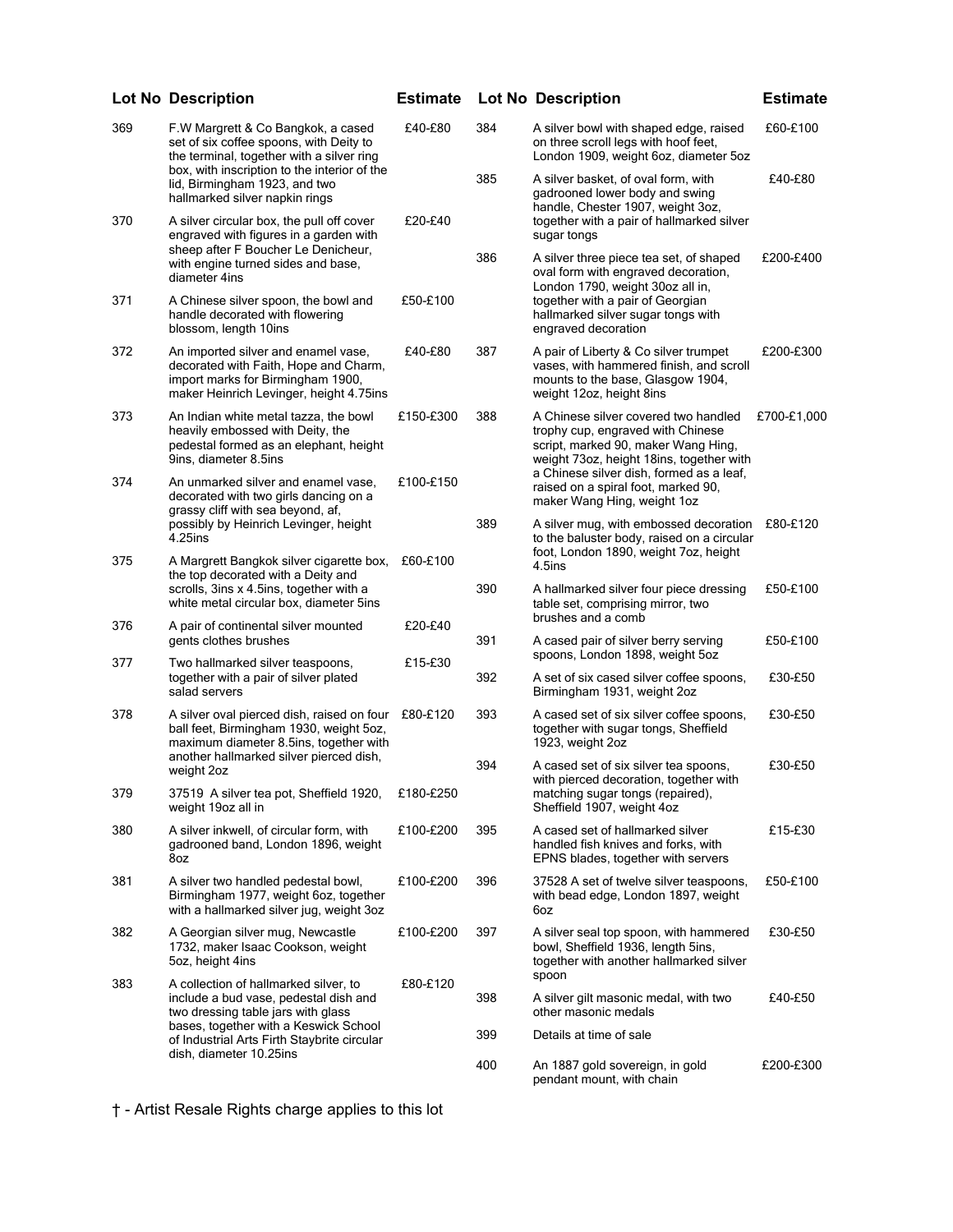|     | <b>Lot No Description</b>                                                                                                                                                                                                                                                                             | <b>Estimate</b> |     | <b>Lot No Description</b>                                                                                                                                   | <b>Estimate</b> |
|-----|-------------------------------------------------------------------------------------------------------------------------------------------------------------------------------------------------------------------------------------------------------------------------------------------------------|-----------------|-----|-------------------------------------------------------------------------------------------------------------------------------------------------------------|-----------------|
| 401 | A 1907 gold sovereign, in pendant<br>mount                                                                                                                                                                                                                                                            | £200-£300       | 419 | A collection of Siamese niello decorated<br>sterling jewellery, including brooches                                                                          | £70-£90         |
| 402 | A 9 carat gold ring, 1.5g gross, together<br>with an Egyptian gold ring set with a<br>synthetic stone, and a simulated<br>turquoise matrix ring                                                                                                                                                       | £90-£120        | 420 | and earrings<br>A 9 carat gold cabochon amethyst set<br>brooch, in the Edwardian style, 2.5cm<br>long, 3.6 gross                                            | £40-£50         |
| 403 | Mikimoto row of uniform cultured pearls,<br>with black onyx beads at intervals, to a<br>white metal clasp stamped '925', 60cm<br>long, reputedly each section of pearls<br>showing the various samples of pearls<br>available and were used for grading<br>and valuing other pearls, in a silk zip up | £80-£100        | 421 | A cluster ring, stamped '18ct', the oval<br>cut blue stone enclosed by single cut<br>diamonds, finger size L, 3.8g gross                                    | £80-£120        |
|     |                                                                                                                                                                                                                                                                                                       |                 | 422 | A Charles Horner Art Nouveau silver<br>and paste brooch, Chester 1911, 3.2cm<br>long                                                                        | £50-£70         |
| 404 | bag<br>A 9ct gold and pearl fancy link                                                                                                                                                                                                                                                                | £150-£300       | 423 | A turquoise ring and matching ear<br>studs, stamped '585, 4.9g gross                                                                                        | £100-£140       |
| 405 | necklace, total weight 14.9g<br>A pair of 9ct gold and split pear flower                                                                                                                                                                                                                              | £30-£50         | 424 | A shell cameo pendant / brooch, 5cm<br>long                                                                                                                 | £90-£120        |
| 406 | head earrings, with screw backs<br>A 15 carat gold turquoise and seed<br>pearl ring, Chester 1884, finger size O,                                                                                                                                                                                     | £90-£120        | 425 | A plain 22 carat gold wedding ring,<br>together with another similar, 6.5g<br>gross                                                                         | £200-£250       |
|     | together with a split pearl and diamond<br>18 carat gold ring, with enamel detail,                                                                                                                                                                                                                    |                 | 426 | A pair of 9 carat gold Fleur-de-Lys ear<br>studs, 1.5g gross                                                                                                | £30-£40         |
| 407 | Birmingham 1864, finger size O<br>Rotary, a lady's 9 carat gold wrist<br>watch, on a metal bracelet, together<br>with another lady's 9 carat gold wrist<br>watch on a strap, a 9 carat stone set<br>ring, a lady's silver bracelet watch, and                                                         | £120-£160       | 427 | A pair of 9 carat gold hoop earrings,<br>together with two other pairs of 9 carat<br>gold earrings, 7.1g gross                                              | £90-£120        |
|     |                                                                                                                                                                                                                                                                                                       |                 | 428 | A gold signet ring, with worn hallmarks,<br>5.8g gross                                                                                                      | £150-£180       |
| 408 | other jewellery items<br>A small collection of 9 carat gold<br>chains, and an earring, 12.5g gross                                                                                                                                                                                                    | £150-£180       | 429 | An 18 carat gold signet ring, together<br>with four stone set 18 carat gold dress<br>rings, 15.9g gross                                                     | £400-£500       |
| 409 | A white gold two stone ring, with white<br>stone chips to the shoulders, finger size                                                                                                                                                                                                                  | £150-£300       | 430 | A 9 carat gold bracelet, of hollow kiss<br>links, 19cm long, 5.8g gross                                                                                     | £65-£85         |
| 410 | м<br>A 9ct gold tie clip, weight 5g                                                                                                                                                                                                                                                                   | £60-£100        | 431 | A 9 carat gold Sardonyx ring, together<br>with a 9 carat gold smoky quartz ring,<br>9.2g gross                                                              | £100-£150       |
| 411 | An 18ct gold ring, set with a ruby, two<br>diamonds and two pearls, total weight<br>2.5g                                                                                                                                                                                                              | £100-£150       | 432 | A 9 carat gold Saint Christopher<br>pendant, 2.8g gross, together with a<br>lady's gold Rotary wrist watch on a<br>bracelet, 9.5g gross, excluding bracelet | £150-£180       |
| 412 | A bracelet, with numerous charms<br>attached                                                                                                                                                                                                                                                          | £40-£50         | 433 | An 18 carat gold synthetic spinel set<br>eternity ring, 3.1g gross                                                                                          | £80-£90         |
| 413 | A collection of costume jewellery, to<br>include brooches, necklaces, watches<br>clip earrings etc                                                                                                                                                                                                    | £100-£200       | 434 | A Victorian oval citrine single stone<br>brooch                                                                                                             | £70-£90         |
| 414 | A 15ct gold stick pin, set with sapphire<br>and pearl                                                                                                                                                                                                                                                 | £50-£100        | 435 | A small collection of costume jewellery                                                                                                                     | £30-£40         |
| 415 | A gold ring, set with alternate rubies<br>and diamonds, marked 750, total weight                                                                                                                                                                                                                      | £80-£120        | 436 | A small collection of silver and silver<br>coloured jewellery, and findings                                                                                 | £40-£60         |
| 416 | 3.4g<br>A large carved amethyst heart to a<br>stained grey freshwater pearl necklace,                                                                                                                                                                                                                 | £20-£30         | 437 | A 9 carat gold signet ring, together with<br>a wedding ring, and seven 9 carat gold<br>stone set rings, 25.9g gross                                         | £300-£400       |
| 417 | with silver fittings<br>Two 9ct gold rings, set with stones, total                                                                                                                                                                                                                                    | £30-£50         | 438 | A Sri Lankan multi-gem set bracelet,<br>together with a garnet fringe necklace                                                                              | £50-£70         |
| 418 | weight 2.5g<br>A guard chain, tagged '15', of curb links, £600-£800<br>144cm long, 25.2g gross                                                                                                                                                                                                        |                 | 439 | A pair of cufflinks, stamped '15', 9.3g<br>gross                                                                                                            | £200-£250       |
|     |                                                                                                                                                                                                                                                                                                       |                 | 440 | A large blue synthetic stone set ring,<br>indistinct marks                                                                                                  | £70-£90         |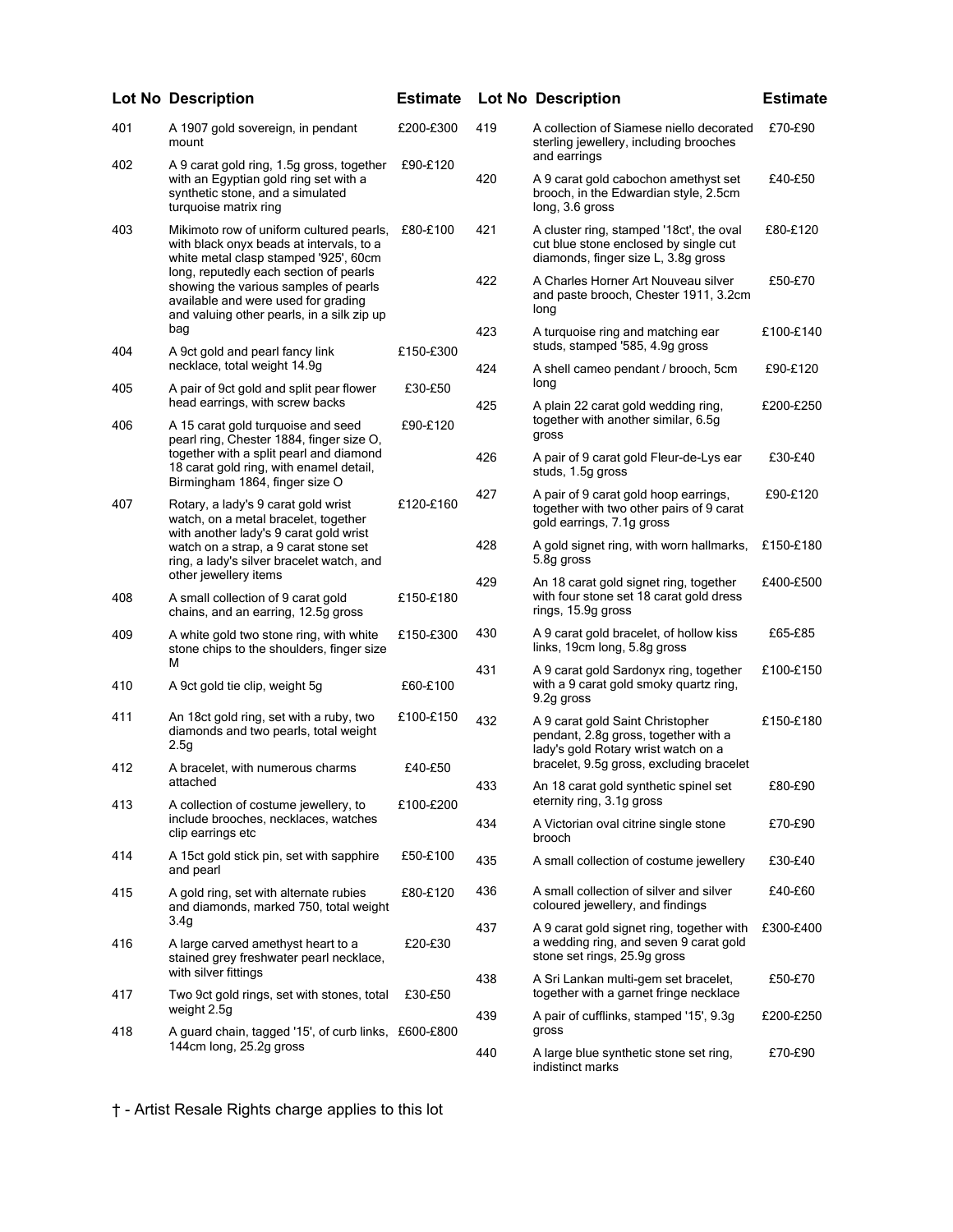|     | <b>Lot No Description</b>                                                                                                    | <b>Estimate</b> |     | <b>Lot No Description</b>                                                                                                | <b>Estimate</b> |
|-----|------------------------------------------------------------------------------------------------------------------------------|-----------------|-----|--------------------------------------------------------------------------------------------------------------------------|-----------------|
| 441 | A 9 carat gold bracelet, of panel<br>construction, 19cm long, 20g gross                                                      | £250-£300       | 461 | A Russian enamel egg pendant,<br>indistinct marks to the jump ring,                                                      | £200-£250       |
| 442 | A two stone crossover ring, stamped<br>'14k', the black cabochons displaying                                                 | £70-£90         |     | decorated with a floral motif set with<br>rubies and rose diamonds, on a chain                                           |                 |
| 443 | asterism, 3.5g gross<br>A three colour panel bracelet, stamped                                                               | £280-£320       | 462 | A late Victorian brooch and earrings<br>set, with gold coloured engraved central<br>panel, brooch with locket back       | £60-£80         |
|     | '750', 19cm long, 11.7g gross                                                                                                |                 | 463 | A 9 carat gold cat brooch, having                                                                                        | £70-£90         |
| 444 | A Thomas Sabbo, Serpent and the<br>Apple pendant, on chain                                                                   | £40-£60         |     | sapphire eyes, with a diamond set bow<br>tie centred with a ruby, 3.3cm long, 4.9g<br>gross                              |                 |
| 445 | A collection of ten ear studs, all gem or<br>stone set, but for one pair of gold studs,<br>14g gross                         | £100-£150       | 464 | A 9 carat gold belcher link chain, 59cm<br>long, 12.6g gross                                                             | £150-£180       |
| 446 | A large paste brooch, by Schoffel,<br>Austria, with 'Crown' mark only, 10cm<br>long                                          | £30-£40         | 465 | A 9 carat gold ingot pendant, on a 9<br>carat gold belcher link chain, 53cm<br>long, 8.7g gross                          | £100-£140       |
| 447 | An 18 carat gold chain, of rope links,<br>42cm long, 12.9g gross                                                             | £300-£350       | 466 | A 9 carat gold identity bracelet, 3.6g<br>gross                                                                          | £45-£55         |
| 448 | An Art Nouveau silver brooch, set with<br>simulated stone, maker J.W.?,<br>Birmingham, 1905, 3cm long                        | £50-£70         | 467 | A 9 carat gold bracelet, together with<br>another, 11.8g gross                                                           | £140-£160       |
| 449 | A 9 carat gold locket on a chain, 4.9g<br>gross, together with a metal locket and                                            | £70-£90         | 468 | A chain bracelet, stamped '750', 2.6g<br>gross                                                                           | £50-£80         |
| 450 | chain<br>A Victorian Madeira citrine brooch, in                                                                              | £80-£120        | 469 | A 9 carat gold Saint Christopher<br>pendant, on a chain, 5g gross                                                        | £60-£80         |
|     | unmarked gold, 3.5cm long                                                                                                    |                 | 470 | A 9 carat gold patterned wedding ring,<br>4.5g gross                                                                     | £50-£60         |
| 451 | A brooch tagged '9ct', together with a<br>pin brooch, and a memorial brooch                                                  | £60-£80         | 471 | A 9 carat gold pendant on chain, with                                                                                    | £50-£60         |
| 452 | A green diopside set pendant, stamped<br>'75', on a chain, 6.3g gross, together<br>with a ring, and a pair of earstuds, with | £200-£250       |     | matching earrings, together with a<br>lover's knot ring, stamped '9ct', and a<br>9ct gold gate link bracelet, 4.4g gross |                 |
|     | original paperwork and receipts                                                                                              |                 | 472 | A 9 carat gold picture pendant,<br>Birmingham 1911, with a flowerhead                                                    | £60-£90         |
| 453 | A 9 carat gold plaited necklace, 41cm<br>long, 6.7g gross                                                                    | £80-£90         |     | and simulated pearl set frame, 3.9cm<br>diameter, together with another picture                                          |                 |
| 454 | A Victorian oval agate panel brooch,<br>together with five stickpins, a brooch<br>converted to a pendant on a chain, and     | £60-£80         |     | pendant, tagged '9ct', with a paste set<br>frame, 3.2cm diameter                                                         |                 |
|     | a bar brooch                                                                                                                 |                 | 473 | A chrome plated sovereign case                                                                                           | £10-£20         |
| 455 | A 9 carat gold four bar gate link<br>bracelet, with padlock clasp, 8.1g gross                                                | £100-£150       | 474 | A pair of 9ct gold cufflinks, with<br>engraved decoration, weight 1.5g,<br>together with a gold coloured stick pin       | £30-£50         |
| 456 | A 9 carat gold six bar gate link bracelet,<br>with a padlock clasp, 19.8q gross,                                             | £250-£300       |     | formed as the sun and marked St Mortiz                                                                                   |                 |
|     | cased                                                                                                                        |                 | 475 | Details at time of sale                                                                                                  |                 |
| 457 | A Gill Vintner silver black onyx and<br>moonstone necklace, London 2008                                                      | £20-£30         | 476 | Details at time of sale                                                                                                  |                 |
| 458 | A medal pendant, stamped K18, with<br>blue enamel decoration, on a chain,                                                    | £300-£350       | 477 | Details at time of sale                                                                                                  |                 |
|     | 15g gross                                                                                                                    |                 | 478 | Details at time of sale                                                                                                  |                 |
| 459 | A large amber pendant, on a flat link<br>chain                                                                               | £40-£50         | 479 | Details at time of sale                                                                                                  |                 |
| 460 | A Russian enamel egg pendant,<br>stamped 56 to the jump ring, maker's<br>mark A.W., decorated with clover, on a<br>chain     | £200-£250       | 480 | Details at time of sale                                                                                                  |                 |
|     |                                                                                                                              |                 | 481 | Details at time of sale                                                                                                  |                 |
|     |                                                                                                                              |                 | 482 | Details at time of sale                                                                                                  |                 |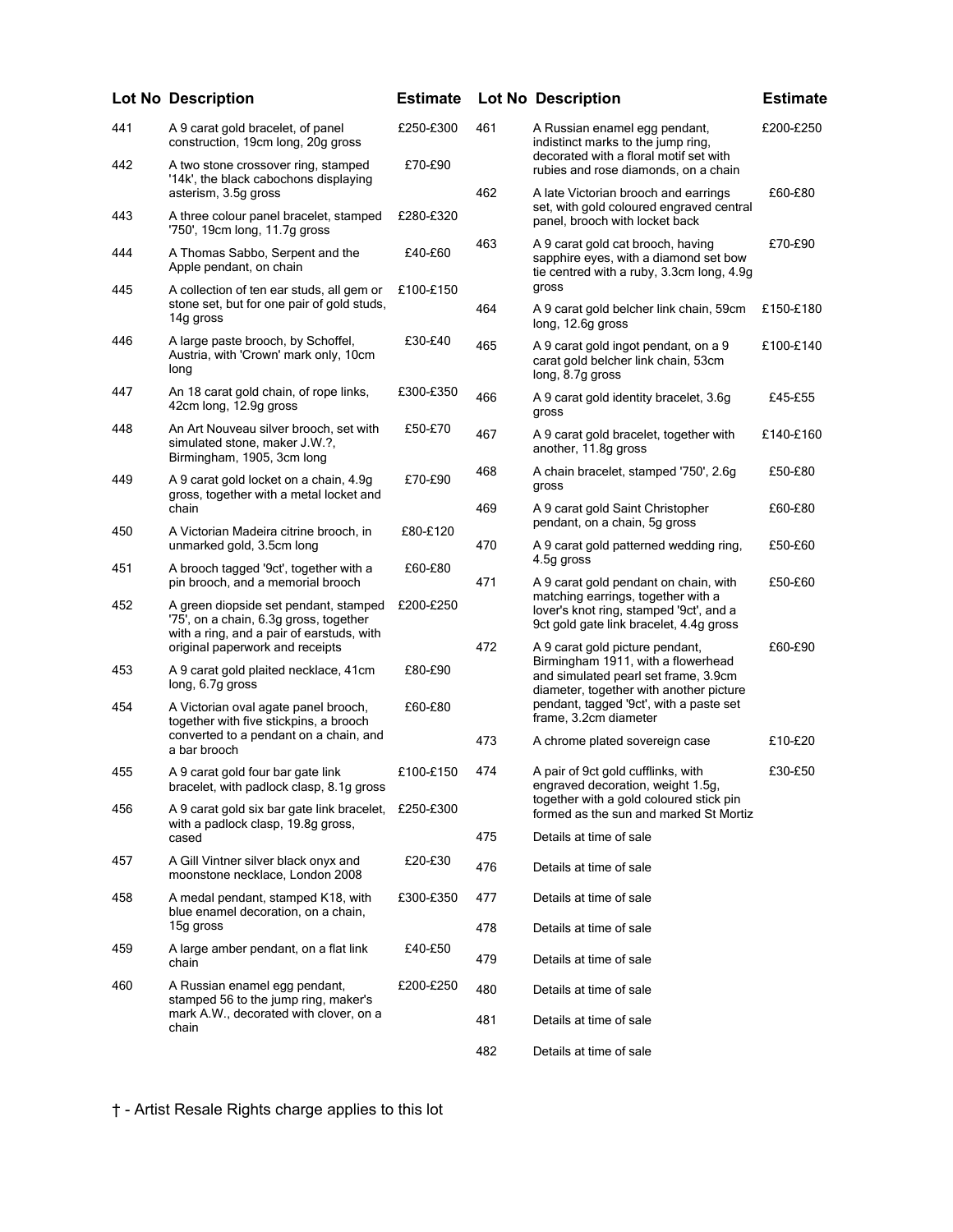|            | <b>Lot No Description</b>                                                                                                                                                                                                                                 | <b>Estimate</b>    |                                                                                                                 | <b>Lot No Description</b>                                                                                                                                                                                          | <b>Estimate</b> |
|------------|-----------------------------------------------------------------------------------------------------------------------------------------------------------------------------------------------------------------------------------------------------------|--------------------|-----------------------------------------------------------------------------------------------------------------|--------------------------------------------------------------------------------------------------------------------------------------------------------------------------------------------------------------------|-----------------|
| 483        | A late 19th century rectangular stained<br>glass panel, having a central panel of a<br>reclining girl in the Aesthetic Movement<br>Style, surrounded by smaller panels of                                                                                 | £1,000-<br>£1,500  | 502                                                                                                             | A pair of Carlton Ware vases,<br>enamelled with a dragon and a tree, to<br>a dark blue ground, height 6ins                                                                                                         | £50-£80         |
|            | stylised flowers, signed to the corner,<br>Cottier and Cottier, London, 28ins x<br>51ins                                                                                                                                                                  |                    | 503                                                                                                             | A pair of 19th century English porcelain<br>dishes, the centres decorated with<br>fabulous birds in landscape, to<br>embossed borders with shaped edges,                                                           | £60-£100        |
| 484        | A Lalique "Space/Spatial" glass vase,<br>with moulded frosted and clear glass<br>body, height 12.5ins, together with<br>wooden case and paperwork                                                                                                         | £5,500-<br>£6,500  |                                                                                                                 | diameter 8ins                                                                                                                                                                                                      |                 |
|            |                                                                                                                                                                                                                                                           |                    | 504                                                                                                             | A Beswick china model, of Nijinsky, on<br>plinth base                                                                                                                                                              | £50-£80         |
| 485        | Four various glass decanters, with<br>stoppers, together with four hallmarked<br>silver bottle tickets, height 12ins and<br>down                                                                                                                          | £80-£120           | 505<br>506                                                                                                      | A 19th century English porcelain two<br>handled cup and saucer, decorated with<br>swags and flowers<br>A Satsuma porcelain tea pot, decorated £120-£180                                                            | £40-£80         |
| 486        | Six wine glasses, with cut decoration,<br>height 7.75ins                                                                                                                                                                                                  | £30-£50            |                                                                                                                 | with peacocks, birds and flowers, height<br>5.5ins, together with a Satsuma<br>covered koro, decorated with reserves                                                                                               |                 |
| 487        | Five various Bristol blue glass dressing<br>table perfume bottles                                                                                                                                                                                         | £50-£100           |                                                                                                                 | of figures, insects and flowers,<br>character marks to base, height 3ins                                                                                                                                           |                 |
| 488        | A Lalique glass perfume bottle, in the<br>Two Flowers pattern, height 4ins                                                                                                                                                                                | £60-£90            |                                                                                                                 | and a Satsuma cylindrical vase,<br>decorated with figures, the interior with<br>script, height 2ins                                                                                                                |                 |
| 489        | A pair of 19th century continental table<br>glass lustres, with ten cut glass drops,<br>in milk grey colour, height 10.5ins                                                                                                                               | £50-£100           | 507                                                                                                             | A Doulton Lambeth stoneware jug.<br>decorated with a sgraffito band of cattle<br>in landscape by Hannah Barlow, dated                                                                                              | £200-£400       |
| 490        | A suite of glassware, to include ten<br>bowls, seven tumblers, four sherry, four<br>wine glasses with flared rims, three<br>smaller wine glasses with flared rims<br>and four straight wine glasses, all with a<br>band of cut decoration                 | £20-£40            |                                                                                                                 | 1887, height 9.5ins                                                                                                                                                                                                |                 |
|            |                                                                                                                                                                                                                                                           |                    | 508                                                                                                             | A Moorcroft Pottery lamp base, of<br>baluster form, with wooden stand,<br>height 16ins                                                                                                                             | £40-£80         |
|            |                                                                                                                                                                                                                                                           |                    | 509                                                                                                             | A collection of late 18th century/early                                                                                                                                                                            | £100-£200       |
| 491        | Details at time of sale                                                                                                                                                                                                                                   |                    | 19th century Caughley china, four<br>pieces decorated in the Fisherman and<br>Cormorant pattern, to include two |                                                                                                                                                                                                                    |                 |
| 492<br>493 | Details at time of sale<br>Details at time of sale                                                                                                                                                                                                        |                    |                                                                                                                 | asparagus dishes, a tea strainer and a<br>shell dish, the other dish decorated in<br>blue and white                                                                                                                |                 |
|            |                                                                                                                                                                                                                                                           |                    | 510                                                                                                             | A Pilkington Royal Lancastrian lustre                                                                                                                                                                              | £200-£400       |
| 494<br>495 | Details at time of sale<br>Details at time of sale                                                                                                                                                                                                        |                    |                                                                                                                 | vase, deigned by Richard Joyce,<br>decorated with fish swimming amongst                                                                                                                                            |                 |
|            |                                                                                                                                                                                                                                                           |                    | 511                                                                                                             | seaweed, height 6ins<br>A large modern Oriental vase,                                                                                                                                                              | £10-£20         |
| 496        | Three various Wedgwood blue jasper<br>cache pots, decorated in relief, height<br>9.25ins and down                                                                                                                                                         | £50-£80            |                                                                                                                 | decorated in green with figures, height<br>23.5ins                                                                                                                                                                 |                 |
| 497        | A bulbous body Moorcroft vase, formed<br>as a table lamp                                                                                                                                                                                                  | £50-£100           | 512                                                                                                             | A Doulton Lambeth stoneware tyg, The<br>Royal Highland Fusiliers, panels of<br>Assaye, Blenheim and Waterloo, height                                                                                               |                 |
| 498        | Two Winstanley cats,                                                                                                                                                                                                                                      | £50-£100           |                                                                                                                 | 7ins                                                                                                                                                                                                               |                 |
| 499        | A Wedgwood terracotta style covered<br>vase, the top has multiple chips, height<br>9ins                                                                                                                                                                   | £30-£50            | 513                                                                                                             | A pair of 20th century Delft blue and<br>white vases, decorated with<br>landscapes, height 10.5ins                                                                                                                 | £15-£30         |
| 500        | Six Royal Doulton figures, Summer,<br>Autumn, Winter, Christmas Morn,<br>Christmas Time and Best Wishes,<br>together with two Nao figures and a<br>Coalport figure<br>A German Westerwald stoneware ewer,<br>decorated in blue and brown, height<br>15ins | £40-£60<br>£30-£50 | 514                                                                                                             | J Spouse, a resin model of two<br>Labradors, height 6ins, together with a<br>porcelain model of a Great Dane                                                                                                       | £10-£30         |
|            |                                                                                                                                                                                                                                                           |                    | 515                                                                                                             | A late 18th century/early 19th century<br>Caughley pickle dish formed as a leaf,<br>decorated in the Fisherman and<br>Cormorant pattern, together with<br>another leaf shaped dish, decorated in<br>blue and white | £50-£100        |
| 501        |                                                                                                                                                                                                                                                           |                    |                                                                                                                 |                                                                                                                                                                                                                    |                 |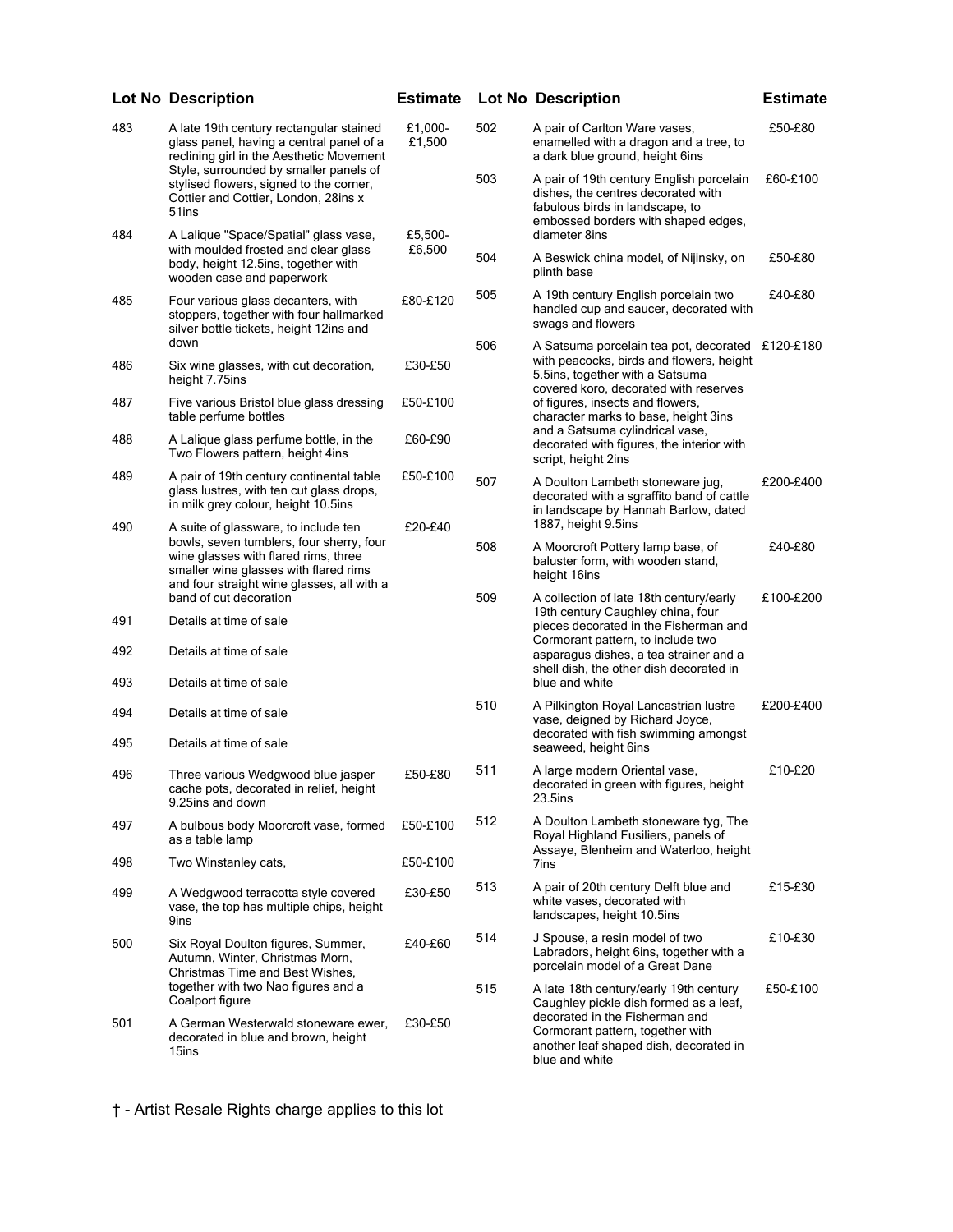|     | <b>Lot No Description</b>                                                                                                                                                                                                                     | <b>Estimate</b> |     | <b>Lot No Description</b>                                                                                                                                                                                                        | <b>Estimate</b> |
|-----|-----------------------------------------------------------------------------------------------------------------------------------------------------------------------------------------------------------------------------------------------|-----------------|-----|----------------------------------------------------------------------------------------------------------------------------------------------------------------------------------------------------------------------------------|-----------------|
| 516 | A 19th century English porcelain small<br>jug, decorated with flowers, height<br>2.5ins, together with a 19th century tea<br>bowl and saucer, embossed and<br>decorated in green, and a 19th century<br>Worcester slop bowl, diameter 6.25ins | £30-£50         | 533 | A pair of 19th century Cantonese vases,<br>decorated with panels of figures, and all<br>around in typical style with foliage and<br>figures, having decorative gilt lions<br>mask ring handles to each side, height,<br>17.75ins | £600-£900       |
| 517 | A collection of porcelain, to include a<br>Losol ware covered cylindrical vase,<br>Limoges, a dressing table tray, enamel<br>thimbles decorated with The Queen and                                                                            | £10-£20         | 534 | Details at time of sale                                                                                                                                                                                                          |                 |
|     |                                                                                                                                                                                                                                               |                 | 535 | Details at time of sale                                                                                                                                                                                                          |                 |
| 518 | Margaret Thatcher, plates, bowls etc<br>Two, 19th century Sunderland lustre                                                                                                                                                                   | £40-£60         | 536 | Details at time of sale                                                                                                                                                                                                          |                 |
|     | frog mugs, one with masonic symbols<br>and verse, chip to base, the other with                                                                                                                                                                |                 | 537 | Details at time of sale                                                                                                                                                                                                          |                 |
|     | sailors by a drum with cannon and<br>anchor together with a Sunderland                                                                                                                                                                        |                 | 538 | Details at time of sale                                                                                                                                                                                                          |                 |
| 519 | lustre wall plaque<br>A pair of Meiji period Japanese high-                                                                                                                                                                                   | £60-£90         | 539 | Details at time of sale                                                                                                                                                                                                          |                 |
|     | fired lustre pottery vases, decorated in<br>mottled shades of blue, impressed                                                                                                                                                                 |                 | 540 | Details at time of sale                                                                                                                                                                                                          |                 |
|     | Japan and character mark to base                                                                                                                                                                                                              |                 | 541 | Details at time of sale                                                                                                                                                                                                          |                 |
| 520 | An Oriental blue and white shallow dish,<br>printed design to the interior, diameter                                                                                                                                                          |                 | 542 | Details at time of sale                                                                                                                                                                                                          |                 |
| 521 | 6ins<br>Details at time of sale                                                                                                                                                                                                               |                 | 543 | A Royal Worcester vase, raised on a<br>pedestal, decorated with roses to gilt                                                                                                                                                    | £80-£120        |
| 522 | A pair of late 19th century Chinese<br>vases, painted with a variety of figures<br>in conversation, scholars and on<br>horseback, one restored, height 17.5ins                                                                                | £600-£900       |     | lug handles, shape number 2736,<br>height 7.5ins                                                                                                                                                                                 |                 |
|     |                                                                                                                                                                                                                                               |                 | 544 | A Royal Worcester cylindrical shaped<br>vase, decorated with roses by W H<br>Austin, shaped number 2510, height                                                                                                                  | £60-£90         |
| 523 | A pair of late 19th century Masons blue<br>and white wash sets, comprising jug<br>and bowl                                                                                                                                                    | £20-£40         |     | 5.75ins                                                                                                                                                                                                                          |                 |
|     |                                                                                                                                                                                                                                               |                 | 545 | Twelve Royal Worcester plates, printed<br>painted with named villages, to a green                                                                                                                                                | £350-£450       |
| 524 | A 19th century Derby figure, of James<br>Quinn in the role of Falstaff, height                                                                                                                                                                | £60-£90         |     | and gilt border, two signed Ruston,<br>diameter 9ins                                                                                                                                                                             |                 |
| 525 | 17ins<br>A group of four water jugs, to include<br>Sunderland lustre and three Victorian                                                                                                                                                      | £50-£100        | 546 | A Royal Worcester limited edition<br>model, H.R.H The Princess Anne on<br>Doublet, with plinth and certificate                                                                                                                   | £300-£500       |
|     | examples -                                                                                                                                                                                                                                    |                 | 547 | A 19th century Royal Worcester plate,<br>the centre decorated with two terriers                                                                                                                                                  | £50-£100        |
| 526 | A 19th century Doulton Lambeth<br>jardinière, with a decorated body of<br>deep blue                                                                                                                                                           | £20-£40         |     | and dead game in landscape, to a<br>turquoise and gilt border, diameter                                                                                                                                                          |                 |
| 527 | A set of six Royal Crown Derby 2451                                                                                                                                                                                                           | £100-£150       | 548 | 9.25ins<br>A Royal Worcester shaped square<br>plate, painted with apples, blackberries,<br>flowers and leaves by Sebright, to a<br>painted printed border, diameter 8.5ins                                                       | £150-£180       |
|     | pattern coffee cans, saucers and side<br>plates, 18 pieces in total                                                                                                                                                                           |                 |     |                                                                                                                                                                                                                                  |                 |
| 528 | A 19th century Doulton Lambeth salt<br>glazed beaker, decorated with cattle,<br>with a solid silver rim by Hannah<br>Barlow, signed                                                                                                           | £100-£150       |     |                                                                                                                                                                                                                                  |                 |
|     |                                                                                                                                                                                                                                               |                 | 549 | Three Royal Worcester bronze and<br>porcelain models, of birds with flowers                                                                                                                                                      | £50-£100        |
| 529 | A set of four, 19th century porcelain<br>putti, the four seasons, with Meissen<br>mark, height 7.5ins                                                                                                                                         | £150-£250       | 550 | A Royal Worcester vase, decorated<br>with a figure walking by a thatched<br>cottage, by R Lewis, shape number                                                                                                                    | £600-£900       |
| 530 | Details at time of sale                                                                                                                                                                                                                       |                 | 551 | 1969, circa 1912, height 12ins<br>A Royal Worcester limited edition<br>model, Stroller and Marion Coakes, with<br>plinth and certificate                                                                                         | £250-£350       |
| 531 | A Derby tazza, and another shaped<br>dish decorated in the Harrow pattern                                                                                                                                                                     | £20-£40         |     |                                                                                                                                                                                                                                  |                 |
| 532 | A jardinière stand                                                                                                                                                                                                                            | £30-£40         |     |                                                                                                                                                                                                                                  |                 |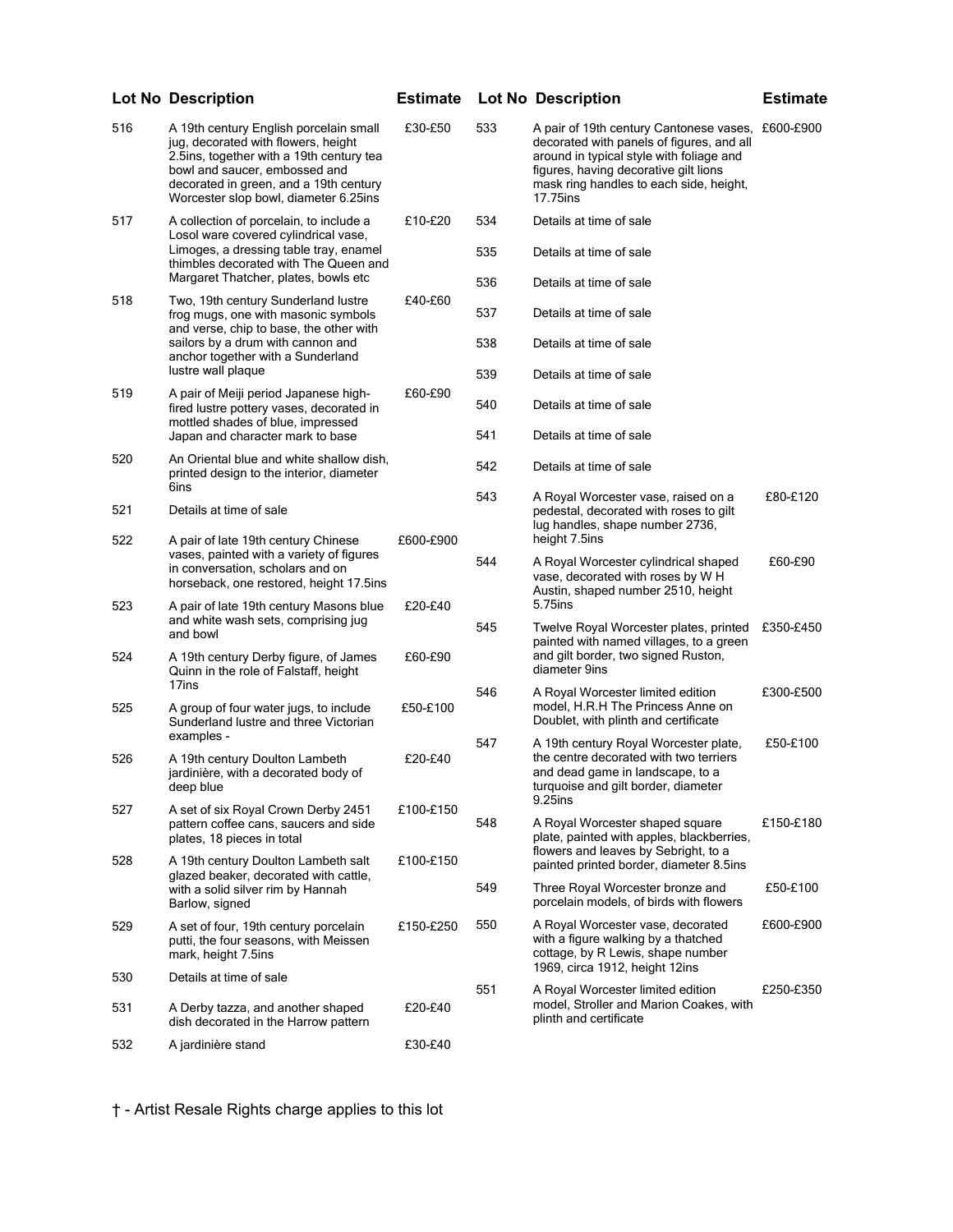## 552 Six Royal Worcester figures, to include Belle of the Ball, Sunday Morning, Autumn Song and A Successful Day at the Derby Rose-Marie in her Westmorland Star £40-£60 553 A Royal Worcester blush ivory pedestal vase, decorated with floral sprays, shape number 1618, height 9ins, together with two other pieces of Royal Worcester blush ivory £80-£120 554 A Royal Worcester moon flask, the blue ground embossed in white and gilt flowers and bird, with gilt handles and base, height 10.75ins £40-£80 555 A Royal Worcester double bird model, of Yellow Hammers, together with a Royal Worcester Robin and a Wren, af, and another bird model 556 Three Royal Worcester bronze and porcelain models, of a hedgehog, hare and mouse with flowers, together with a Helen Russel porcelain model of a Water Vole £50-£100 557 A Royal Worcester bulbous bodied vase, decorated with three sheep in a landscape, with vignette to the reverse, by Harry Davis, shape number 2249, circa 1910, height 9ins af £600-£900 558 A Royal Worcester limited edition model, Prince's Grace and Foal, with plinth and certificate £250-£250 559 Seven Royal Worcester figures, Lara, Jenny, Pauline, Wedding Day, Saturday Boy, Friday Boy and Monday Boy £40-£60 560 A Royal Worcester blush ivory covered pedestal vase, decorated with flowers front and back, shape number 1481, height 15.5ins £400-£600 561 Three Royal Worcester bronze and porcelain models, two of a kingfisher and one of a wren £50-£100 562 A Royal Worcester covered vase, decorated with sheep in highland landscape, by Harry Davis, having two handles, (cover restored), shape number 2425, circa 1910, height 11ins £1,200- £1,800 563 A Royal Worcester covered pedestal vase, the front decorated with three Highland cattle in landscape by H Stinton, with landscape to the back, shape number 2701, height 9ins £800-£1,200 564 A Royal Worcester blush ivory vase, decorated with thistles and flowers, with green handles, shape number 1515, £40-£80 565 Six Royal Worcester cabinet saucers, all decorated with birds, signed by various artists, together with two cabinet cups decorated with birds, af, a Grainger's Worcester leaf dish, three Royal Crown Derby dishes decorated in the Derby Posies pattern and two glasses with cranberry bowls £50-£100 566 A collection of First Period Worcester porcelain, all decorated with a scale blue ground and reserves of either fabulous birds or flowers, all with seal mark, to include two dishes, two cups and a saucer and a cup and saucer £100-£200 567 A G Grainger Royal Worcester Porcelain Work Worcester plate, decorated with a Coat of Arms, diameter 10.5ins £10-£20 568 A pair of Royal Worcester square plates, decorated with Chepstow Castle and Ludlow Castle, circa 1912, to a blue border, width 9.75ins £80-£120 569 A Royal Worcester pedestal vase, the red ground body decorated with a landscape in a reserve to the front, shape number 2256, af, height 6.5ins £40-£80 570 A Royal Worcester vase, decorated with red and pink roses, shape number H155, height 3.5ins £40-£80 571 A First Period Worcester tea bowl and saucer, decorated in the Canon Ball pattern, open crescent mark to base, together with two other First Period Worcester tea bowls and saucers, decorated in the Birds in Branches pattern and the Mansfield pattern, both with crescent mark, and a saucer decorated in the Fisherman and Cormorant pattern, painters mark to base £60-£100 572 Six Royal Worcester plated decorated with fruit scenes, signed F Roberts, diameter 9.25ins £150-£250 573 Two Royal Worcester plates, decorated £520-£550 with hand painted fruit to a mossy ground by Horace Price, diameter 9ins, both signed, puce mark circa 1930s both are scratched to the front and heavily crazed to the back 574 Two First Period Worcester mugs, decorated in blue and white, height 2.5ins, together with two tea bowls decorated in blue and white £50-£100 575 A pair of Royal Worcester covered vases, decorated half round with hand £800-£1,200 **Lot No Description Estimate Lot No Description Estimate**

painted fruit by Roberts, shape number

2713/3, height 8.5ins

† - Artist Resale Rights charge applies to this lot

height 7.5ins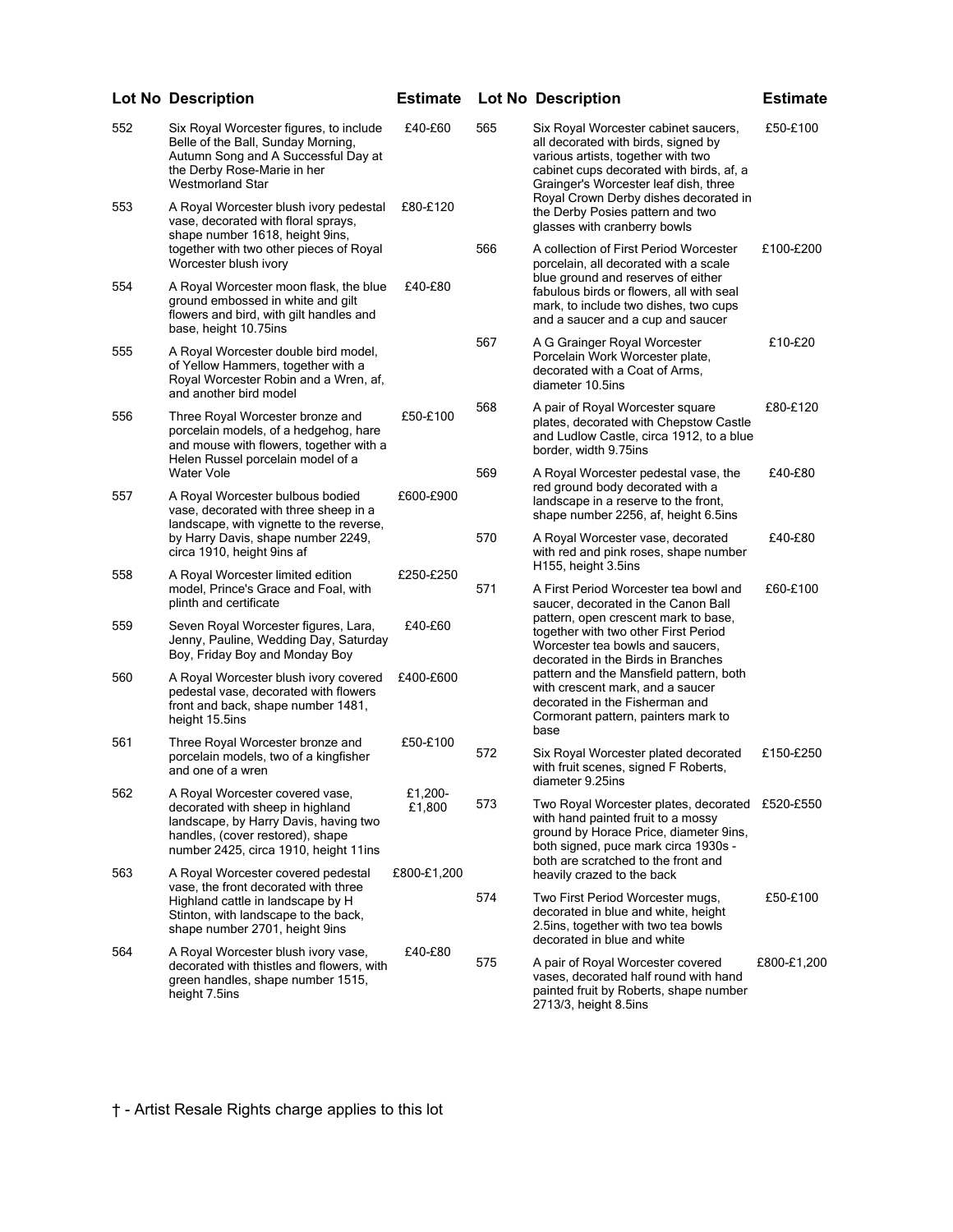|     | Lot No Description                                                                                                                                                                                                             | <b>Estimate</b>   |     | Lot No Description                                                                                                                                                                              | <b>Estimate</b> |
|-----|--------------------------------------------------------------------------------------------------------------------------------------------------------------------------------------------------------------------------------|-------------------|-----|-------------------------------------------------------------------------------------------------------------------------------------------------------------------------------------------------|-----------------|
| 576 | Two Royal Worcester plates, decorated £500-£600<br>with hand painted fruit to a mossy<br>ground by Horace Price, both signed,<br>diameter 9ins, puce mark for circa 1930<br>- Both are crazed and scratched, one is<br>cracked |                   | 588 | A Royal Worcester shaped dish,<br>decorated with hand painted fruit to a<br>mossy ground by Townsend, with scroll<br>gilt border, signed, width 5ins - Good<br>condition                        | £120-£180       |
| 577 | A Royal Worcester twin handled<br>covered mask vase, decorated half<br>round with hand painted fruit by<br>Freeman, raised on a pedestal, shape<br>number 1572, height 11ins                                                   | £1,800-<br>£2,200 | 589 | A Royal Worcester pedestal vase,<br>decorated with flowers by Hale, shape<br>number 1481, height 5.75ins                                                                                        | £100-£200       |
|     |                                                                                                                                                                                                                                |                   | 590 | A Royal Worcester two handled dish,<br>decorated with highland cattle in a<br>landscape, cracked, 8.5ins x 22ins max                                                                            | £100-£200       |
| 578 | A Royal Worcester twin handled<br>covered mask vase, decorated all round<br>with hand painted fruit by Freeman,<br>raised on a pedestal, shape number<br>1572, height 11ins                                                    | £2,000-<br>£3,000 | 591 | A Royal Worcester squat vase, with<br>pierced blush ivory neck, the upper<br>body decorated with a cock and hen<br>pheasant in landscape by Jas Stinton,<br>with blush ivory lower body, height | £300-£500       |
| 579 | A pair of Royal Worcester covered<br>vases, decorated all around with hand<br>painted fruit, one signed Price, the other<br>Bunegar, shape number 2713/3, height<br>8.5ins                                                     | £1,000-<br>£1,500 | 592 | 5.5ins<br>A 19th century Royal Worcester vase,<br>decorated with flowers, leaves and a<br>butterfly, height 7ins, together with a                                                               | £40-£60         |
| 580 | A Royal Worcester two handled                                                                                                                                                                                                  | £750-£850         |     | Royal Worcester blush ivory tusk jug,<br>restored, height 6ins                                                                                                                                  |                 |
|     | spherical vase, raised on a gilded<br>elongated trumpet base, decorated half<br>round with hand painted fruit and<br>blossom to a mossy background, by<br>Ricketts, shape no. 2303, height 10ins -                             |                   | 593 | A pair of Royal Worcester vases,<br>decorated half round with hand painted<br>fruit by Roberts, shape number 3461,<br>height approx 4ins                                                        | £200-£300       |
| 581 | Good condition<br>A Royal Worcester spill vase, decorated £500-£800<br>with sheep in a a bluebell wood, by<br>Harry Davis, shape number 2491, neck<br>restored, height 5.75ins                                                 |                   | 594 | A pair of modern Royal Worcester<br>limited edition lion handled vases, HMS<br>Victory & Bucentaure and HMS Victory,<br>both boxed and with certificates, height<br>6ins                        | £200-£300       |
| 582 | A Hadleys Worcester covered vase,<br>decorated with peacocks in a tree,<br>height 7.5ins                                                                                                                                       | £100-£200         | 595 | A Royal Worcester standing vase,<br>decorated with roses by Sedgley, shape<br>number 2736, restored, height 9ins                                                                                | £120-£180       |
| 583 | A Royal Worcester cylinder shaped<br>vase, decorated half round with hand<br>painted fruit by Townsend, shape<br>number 2510, height 4.25ins                                                                                   | £120-£180         | 596 | A Royal Worcester rectangular<br>porcelain plaque, decorated with fruit to<br>a mossy background by C Winwood,<br>4.75ins x 6.5ins, framed and boxed                                            | £400-£600       |
| 584 | A Hadleys Worcester quarter lobed<br>pedestal vase, decorated with sepia<br>panels of flowers, having dolphin feet,<br>raised on a circular base, height 7.5ins                                                                | £120-£180         | 597 | A Royal Worcester cache pot, the<br>quarter lobed body decorated with<br>roses by Schuck, shape number H132,<br>height 5.25ins                                                                  | £200-£300       |
| 585 | Five Royal Worcester plates, painted to<br>the centre with fruit by Townsend, to a<br>cobalt blue and cream ground, with git<br>border, diameter 9.5ins, four signed<br>- All of the plates have some minor                    | £250-£350         | 598 | A Royal Worcester limited edition<br>Celebration 2001 bowl, commemorating<br>the 250th Anniversary of Royal<br>Worcester 1751-2001, with certificate,<br>diameter 10ins                         | £10-£20         |
|     | scratches to the blue ground and one<br>has a small scratch to the fruit                                                                                                                                                       |                   | 599 | A Royal Worcester rectangular<br>porcelain plaque, decorated with fruit to<br>a mossy background by C Winwood,                                                                                  | £400-£600       |
| 586 | A Grainger's Worcester basket of leaf<br>design, decorated with a view of<br>Worcester to a green ground, with a<br>crabstock handle, width approx 9.5ins -<br>Good condition                                                  | £150-£250         |     | 4.75ins x 6.5ins, framed and boxed                                                                                                                                                              |                 |
|     |                                                                                                                                                                                                                                |                   | 600 | A Royal Worcester twin handled quarter £150-£180<br>lobed vase, decorated with roses by<br>Fildes, height 5ins                                                                                  |                 |
| 587 | A Royal Worcester twin handle vase,<br>decorated with roses by Flaxman,<br>shape number 1762, height 8ins                                                                                                                      | £100-£200         | 601 | A Royal Worcester shot silk centre<br>piece, formed as a covered reticulated<br>vase supported on the wings of a bird,<br>on a circular base, height 9ins                                       | £120-£180       |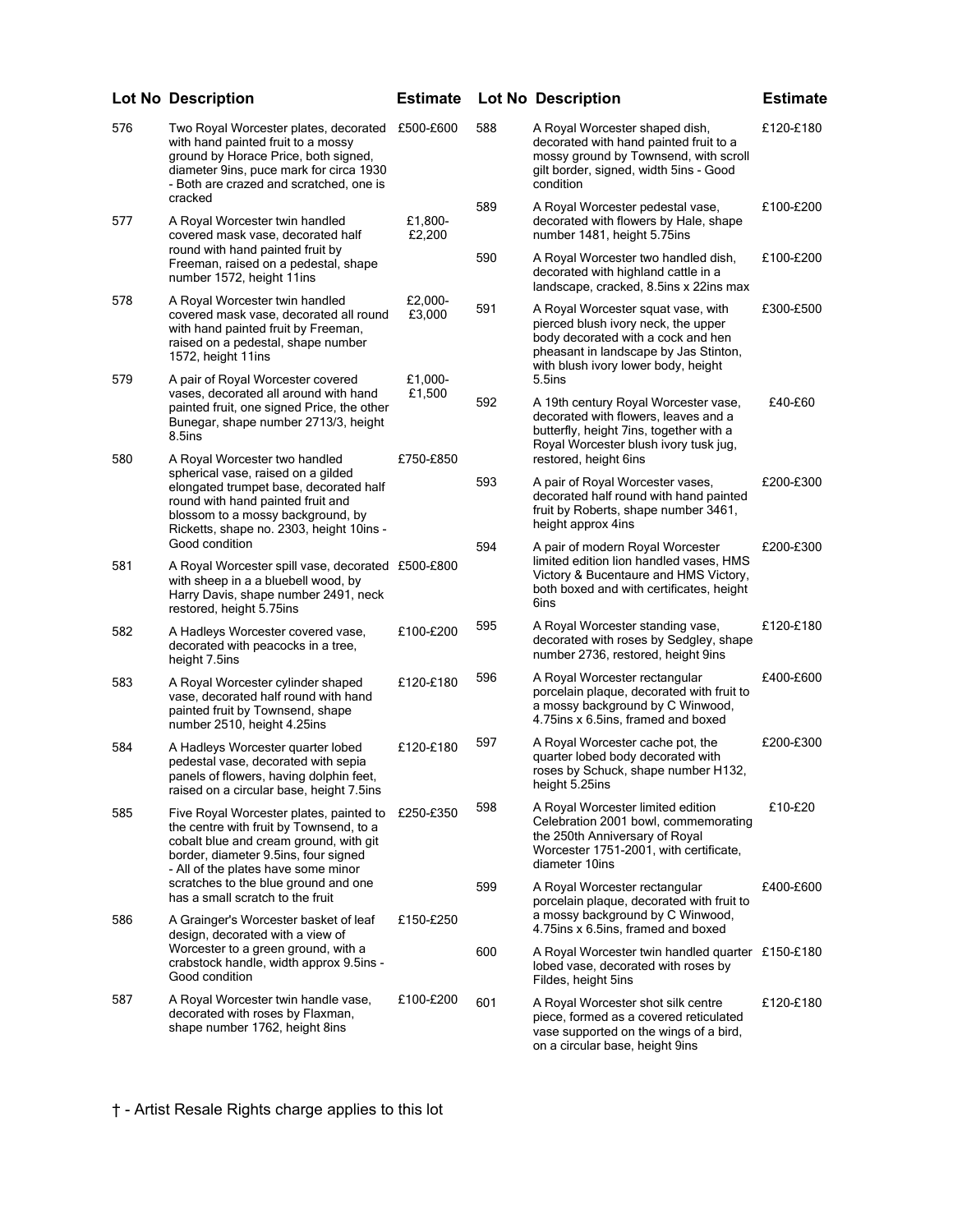|                                                                                                                                  | <b>Lot No Description</b>                                                                                                                                                                                                                                                                             | <b>Estimate</b>   |     | <b>Lot No Description</b>                                                                                                                                                                 | <b>Estimate</b> |
|----------------------------------------------------------------------------------------------------------------------------------|-------------------------------------------------------------------------------------------------------------------------------------------------------------------------------------------------------------------------------------------------------------------------------------------------------|-------------------|-----|-------------------------------------------------------------------------------------------------------------------------------------------------------------------------------------------|-----------------|
| 602                                                                                                                              | A Royal Worcester vase, raised on an<br>inverted trumpet shaped pedestal,<br>decorated with pheasants by Lewis,<br>restored, height approx 10ins                                                                                                                                                      | £200-£400         | 615 | A Royal Worcester enamelled oval<br>patch box, decorated with fruit to a<br>mossy background by S Wood,<br>numbered 55, diameter 2.75ins, boxed<br>and with certificate                   | £100-£150       |
| 603                                                                                                                              | A Royal Worcester vase, the pedestal<br>twin handled blush ivory vase<br>decorated with thistles and flowers,<br>mounted on a column, shape number                                                                                                                                                    | £100-£150         | 616 | A Royal Worcester model, The Polo<br>Player, modelled by Doris Lindner, on<br>plinth base, height 8ins                                                                                    | £100-£200       |
| 604                                                                                                                              | 1941, height 11ins<br>A pair of Royal Worcester vases,<br>decorated with hand painted fruit to a<br>mossy ground by Ricketts, height 6.5ins                                                                                                                                                           | £400-£500         | 617 | A Royal Worcester model, Hereford<br>Bull, modelled by Doris Lindner, on<br>plinth but NO certificate                                                                                     | £80-£120        |
| 605                                                                                                                              | - Both are in good condition<br>A pair of Royal Worcester vases,<br>decorated with pheasants in pine trees                                                                                                                                                                                            | £1,000-<br>£1,500 | 618 | A Royal Worcester bell, decorated to<br>the front with fruit to a mossy<br>background by Creed, with gilt handle,<br>height 4.5ins                                                        | £60-£80         |
| 606                                                                                                                              | in an all round landscape, by Schuck,<br>height 10.75ins<br>A pair of Royal Worcester vases,                                                                                                                                                                                                          | £1,000-           | 619 | A Royal Worcester soup ladle, the bowl £200-£400<br>decorated with fruit to a mossy<br>background by P Platt, length 13.5ins                                                              |                 |
| decorated with storks in an all around<br>desert oasis landscape by Powell,<br>shape number 1410, restored, height<br>$11.5$ ins |                                                                                                                                                                                                                                                                                                       | £1,500            | 620 | A Royal Worcester model, of a Santa<br>Gertrudis Bull, height 4.5ins, together<br>with a collection of slides taken for the<br>modeller                                                   | £80-£120        |
| 607                                                                                                                              | A Royal Worcester bulbous body vase,<br>decorated all around with roses by<br>Jarman, shape number 1846, height<br>$10.5$ ins                                                                                                                                                                         | £600-£900         | 621 | A collection of Royal Worcester<br>porcelain, to include four unfinished<br>painted fruit pieces and a pedestal vase<br>decorated with fruit by Bunigar, af,                              | £50-£100        |
| 608                                                                                                                              | Four pieces of Royal Worcester,<br>comprising a pair of salts painted with<br>roses, a small vase painted with roses,<br>and a vase painted with daffodils                                                                                                                                            | £100-£150         | 622 | height 6.25ins<br>A Royal Worcester miniature cabinet<br>cup and saucer, the interior of the cup<br>and the saucer decorated with fruit to a                                              | £100-£150       |
| 609                                                                                                                              | A Royal Worcester bowl, decorated<br>inside and out with roses by Lander,                                                                                                                                                                                                                             | £50-£80           | 623 | mossy background by Lockyer<br>A Royal Worcester miniature cabinet                                                                                                                        | £100-£150       |
| 610                                                                                                                              | diameter 6.25ins x height 3.75ins<br>A pair of Royal Worcester acid gilt<br>plates, painted to the centre with<br>Ptarmigan and Partridge by Jas Stinton,<br>signed, diameter 9.25ins - No chips,<br>cracks or restoration but the Partridge<br>plate has a couple of scratches across<br>the picture | £400-£420         |     | cup and saucer, the interior of the cup<br>and the saucer decorated with fruit to a<br>mossy background by Lockyer                                                                        |                 |
|                                                                                                                                  |                                                                                                                                                                                                                                                                                                       |                   | 624 | A Royal Worcester miniature cabinet<br>cup and saucer, the interior of the cup<br>and the saucer decorated with fruit to a<br>mossy background by Ricketts (saucer)<br>and F Harper (cup) | £100-£150       |
| 611                                                                                                                              | A Royal Worcester cabinet plate,<br>decorated with fruit to a mossy<br>background by D Fuller, with gilt<br>shaped edge, diameter 10.5ins                                                                                                                                                             | £150-£250         | 625 | A Royal Worcester miniature cabinet<br>cup and saucer, the interior of the cup<br>and the saucer decorated with fruit to a<br>mossy background by Ricketts (saucer)                       | £100-£150       |
| 612                                                                                                                              | A Royal Worcester tankard, decorated<br>with fruit to a mossy background by S                                                                                                                                                                                                                         | £150-£300         | 626 | and F Harper (cup)<br>A Royal Worcester miniature cabinet                                                                                                                                 | £100-£150       |
| 613                                                                                                                              | Wood, with gilt edge, height 5ins<br>A Royal Worcester enamelled circular<br>patch box, decorated with fruit to a                                                                                                                                                                                     | £100-£150         |     | cup and saucer, the interior of the cup<br>and the saucer decorated with fruit to a<br>mossy background by Ricketts                                                                       |                 |
|                                                                                                                                  | mossy background by S Wood,<br>numbered 190, diameter 2.75ins, boxed<br>and with certificate                                                                                                                                                                                                          | 627               |     | A Royal Worcester miniature cabinet<br>cup and saucer, the interior of the cup<br>and the saucer decorated with fruit to a                                                                | £100-£150       |
| 614                                                                                                                              | A Royal Worcester enamelled circular<br>patch box, decorated with fruit to a<br>mossy background by S Wood,<br>numbered 83, diameter 2.75ins, boxed<br>and with certificate                                                                                                                           | £100-£150         |     | mossy background by Ricketts (saucer)<br>and E Phillips (cup)                                                                                                                             |                 |
|                                                                                                                                  |                                                                                                                                                                                                                                                                                                       |                   | 628 | A large collection of Royal Worcester<br>Evesham, including cake plate, dinner<br>and teaware, etc.                                                                                       | £100-£200       |